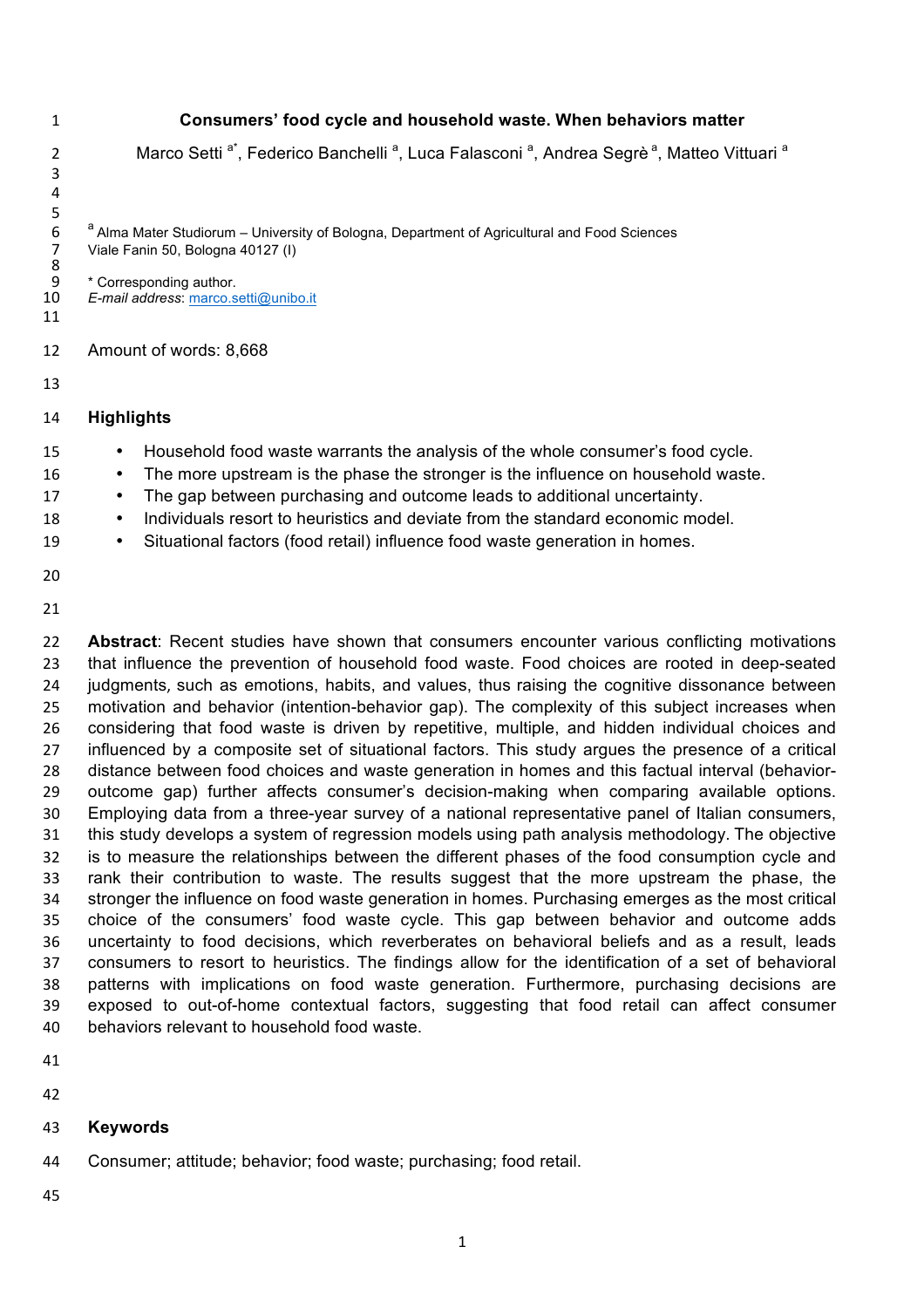#### **1. Introduction**

 Why do individuals make and repeat choices that reduce their utility and lead to negative environmental and social impacts? What are the key behavioral factors explaining these apparently irrational actions? These questions assume a high complexity in the context of household food waste.

 While at the global level, one-third of food production is wasted or lost along the entire food chain (FAO, 2011), in industrialized nations, the largest share of waste is concentrated at the household level (Griffin et al., 2009; Parfitt et al., 2010; Gustavsson et al., 2011; Gunders, 2012). In the EU-28, it amounts to 46% of total and 173 kg food wasted per person each year (Stenmarck et al., 2016). In the United Kingdom, more specifically, food waste represents an average annual cost of £680 in household budget (WRAP, 2011).

 The magnitude and pervasiveness of household food waste suggest a number of implications. On the one hand, analyses of consumers' food choices (e.g., contingent valuation surveys) should consider the realm of food waste and the implications on their payoff. On the other hand, the drivers of food waste should include not only socioeconomic conditions (Andreasen, 2002; Vermeir and Verbeke, 2006; Evans, 2012, 2011; Farr-Wharton et al., 2014; Setti et al., 2016), but also individual motivations and behaviors pertaining to the general food domain. In fact, when consumers deal with various food resources, their evaluations tend to include a series of volitional factors such as food security, status concerns, time pressure, and food waste. Moreover, food decisions are influenced by deep-rooted and repeated judgments such as emotions, hunger, values, and habits (i.e., "visceral factors"; Lowenstein, 1996; Verplanken et al., 1998; Graham-Rowe et al., 2014). Thus, a high uncertainty level tends to characterize consumers' food choices.

 These conscious and unconscious behavioral precursors indicate that the performed food behavior can generate an array of outcomes in terms of their intrinsic characteristics, subjective relevance, and moment of perceived attainment. This leads consumers to face a set of personal motivations—for each food behavior—that either compete or cohere with the intention to prevent or reduce food waste. In this assortment, food waste-related motivation can show a cognitive dissonance (Festinger et al., 1956) with the relevant food choices causing an intention-behavior gap (Graham-Rowe et al., 2015). This study argues that a separation between food choices and expected consequence (food waste), that is a behavior-outcome gap, can further influence consumers' decision-making and the achievement of the goal.

 Indeed, while in the broader waste domain, the separation between action and delayed impact is relatively well-assessed, household food waste is the result of repetitive, multiple, interactive, and sequential food behaviors (i.e., purchasing, storing, and portioning; Quested et al., 2013) that are not fully covered by existing research. Although the various phases of the consumers' food cycle have been taken into consideration, and surveys reveal heterogeneities among different contexts, limited evidence shows major influences of the involved food decisions on household waste generation. This highlights the need for a systemic approach to analyze the behavioral process as a whole. Thus, this study attempts to answer the following research question: which consumer food behavior is crucial in terms of consequences on the generation of household food waste? The envisaged delay with which this food behavioral effect is perceived or experienced is expected to entail a series of implications at both the individual and situational level.

 As for the consumer, a behavior-outcome gap can deliver an additional degree of uncertainty to food decisions. Considering the behaviors related to food and food waste are private and, thus, in essence not visible, the inherent risks cannot be limited by simply learning from others' experiences. This additional source of uncertainty raises the need for new research on the main non-standard behavioral schemes that can influence the generation of household food waste and, consequently, cause consumers to experience reduced private (and public) benefit or moral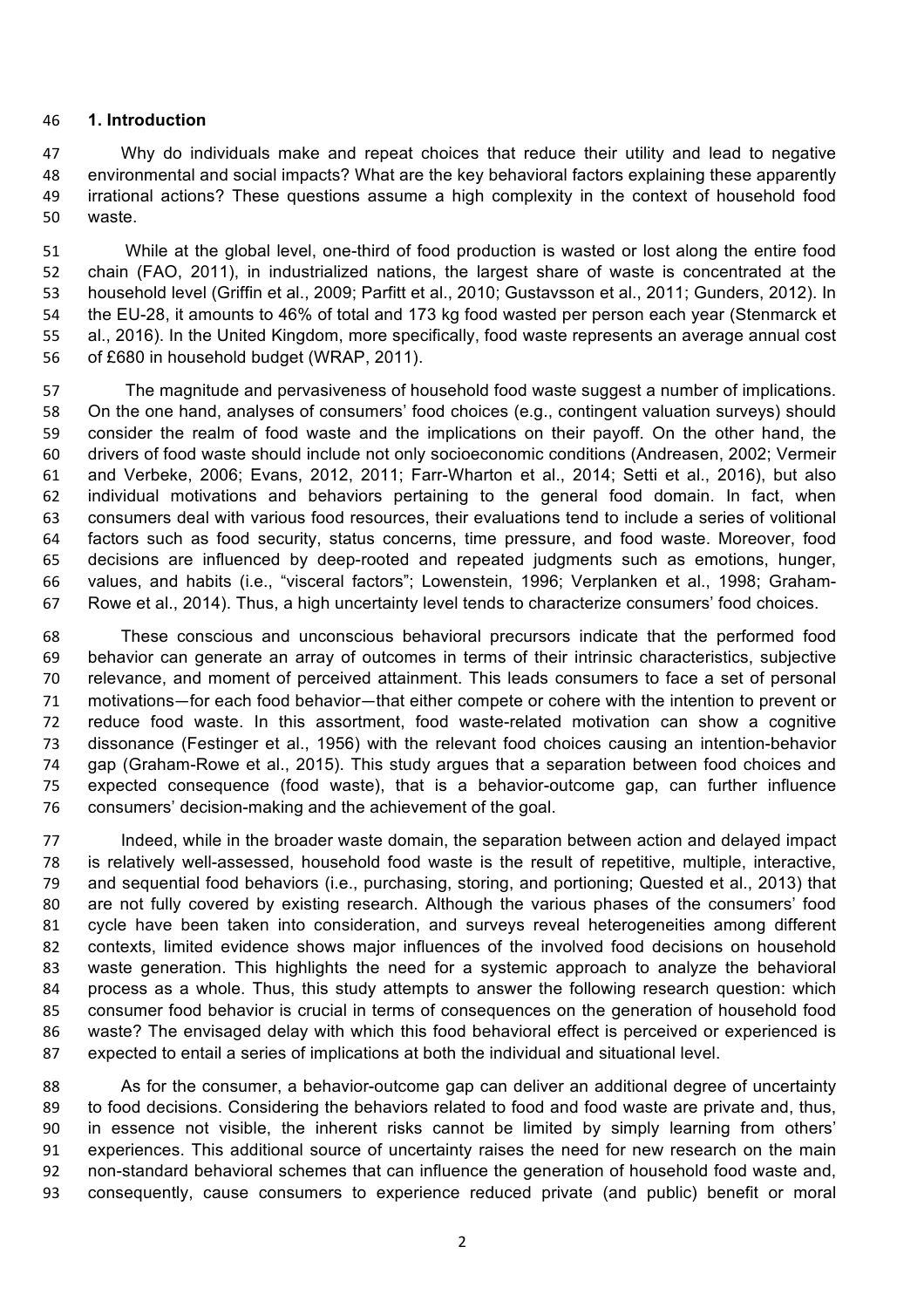concern. Moreover, the expected deviation from rational and reasoned choices can influence consumer's overall decision-making with possible repercussions on its earlier precursors (i.e., beliefs). This, in turn, can amplify the trade-offs between individuals' motivations when they compare available food options, triggering a feedback loop that further raises the level of uncertainty.

 At the situational level, the identification of food behavior(s) with a higher impact on household food waste, and their pivotal predictors suggest more precise and effective preventive interventions. Adopting data from a three-year survey of a statistically representative panel of Italian consumers, this study develops a system of regression models using path analysis methodology with three key research objectives. It aims to (i) rank food behaviors in their effect on the generation of household food waste, (ii) deduce the most affected and, thus, critical food behavioral precursor, and (iii) identify possible behavioral patterns consumers can adopt to react to uncertainty. Thus, this study compares the influence of the single phases of a food consumption cycle on household waste and then, analyzes the interactions among them. By identifying crucial consumer decisions and their decisive antecedent, this research intends to contribute to a better understanding of food waste-related behaviors and provide theoretical and operational insights on possible strategies to prevent and reduce household food waste.

#### **2. Theoretical background**

 A well-established behavioral theory that contributes to the understanding of human behaviors is the Theory of Planned Behavior (TPB) (Ajzen, 1991, 2015). This socio-psychological construct provides a general description of an individual's decision-making by identifying the determinants of (food) behavior. With the objective of explaining individual behaviors and their predictors, TPB is being adopted with success in different research fields—from environmental psychology (Thøgersen, 2014; Russell et al., 2017; Schluter et al., 2017) to contingent valuation (Borger and Hattam, 2017) and innovation diffusion (Kiesling et al., 2012)—and particularly, a growing number of studies focused on household food waste.

 Even if "TPB doesn't assume rationality on the part of the decision maker" (Ajzen, 2015, p. 126), the proposed framework largely refers to the cognitive antecedents of behavior. *Beliefs* (considerations) are the earliest behavioral precursors TPB recognizes in individuals' decision- making process. It distinguishes three types of beliefs (behavioral, normative, and control) determined by the subjective perception of a specific factor (strength of belief) and a subjective evaluation. As for behavioral beliefs, which are central to this study's objectives, TPB identifies the 127 former with the discerned consequences resulting from an action ("the subjective probability that behavior produces the outcome in question", Ajzen, 2015, p. 127). Coherently, the latter is 129 concerned with the normative value of behavioral outcome<sup>1</sup>. The (perceived and evaluated) relationship between behavior and its specific effect form the behavioral belief in its dual dimension (awareness and knowledge).

 In general, the literature on food waste deals with the integration of TPB's beliefs with non- cognitive determinants such as moral norms (Graham-Rowe et al., 2015; Stancu et al., 2016; Mondéjar-Jiménez et al., 2016; Diaz-Ruiz et al., 2018), habits (Visschers et al., 2016), and emotions (Russell et al., 2017). This study, in perspective, analyzes the performance of each food behavior by measuring the impact on household waste generation to elicit the implications for the two components of the behavioral beliefs.

Along the process of human decision-making, TPB enrolls behavioral beliefs as the immediate

With reference to normative value, Stern et al. (1999) underline the primordial characteristic of the precursor that implies low adaptability to changes and capacity to explain behavioral performance.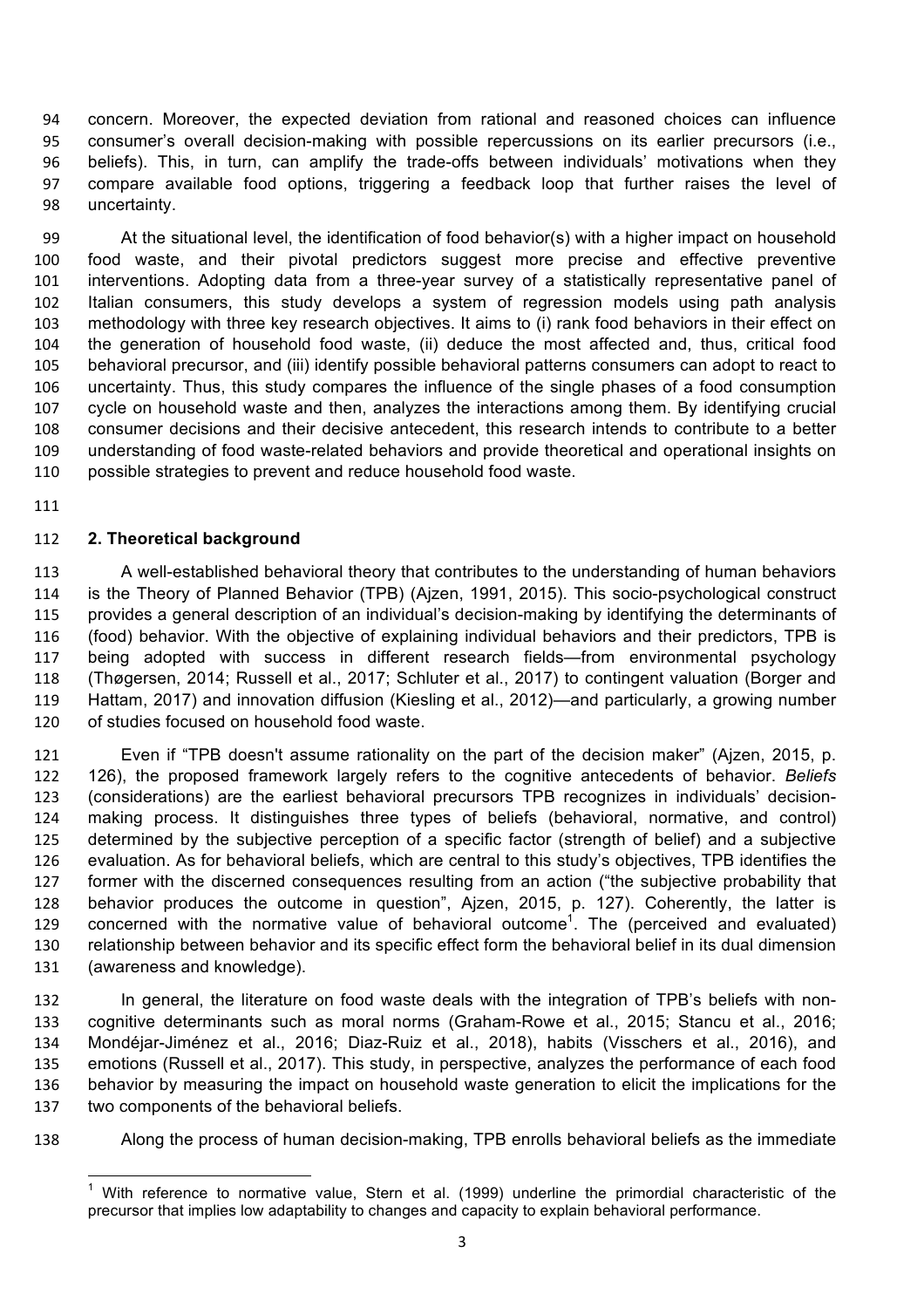139 antecedents of *attitudes* toward behavior and its outcomes.<sup>2</sup> According to the sign of the behavioral 140 belief (i.e., subjective evaluation of outcome), attitude expresses positive or aversive thoughts and feelings about behavioral performance (Graham-Rowe et al., 2015; Russell et al., 2017). While in the more general context of food consumption, an individual's attitude can be a relevant predictor of the decision (Ajzen, 2015), findings on household food waste show a high degree of variability. On the one hand, numerous studies have clearly highlighted unfavorable attitudes toward behaviors associated with food waste (outcome), often in terms of guilt (Brook Lyndhurst, 2007; Evans, 2012; Quested et al., 2013; Graham-Rowe et al., 2014, 2015; Parizeau et al., 2015; Stancu et al., 2016). On the other hand, attitude is considered a minor predictor of behaviors generating food waste (Vermeir and Verbeke, 2006; Evans, 2012; Watson and Meah, 2013; Farr-Wharton et al., 2014; Russell et al., 2017; Hebrok and Boks, 2017).

 Despite the weak role attitude plays in predicting a specific behavior when food waste is the evaluated consequence, in the TPB framework, an individual's attitude is assumed to be the precursor of personal *motivation* (intention). Because each food behavior is typically associated with various outcomes, a cluster of motivations influences consumers' decisions. In particular, the motivation related to food waste can demonstrate a series of relationships with alternative and complementary intentions to carry out a certain food behavior. The literature suggests food security as a major conflicting intention that diverges consumers' attention from food waste reduction to alternative goals. Indeed, food security is not strictly limited to the individual sphere (self- gratification), but involves the desire to avoid the lack of food availability for family or guests (i.e., risk aversion and status concerns) (Evans, 2012, 2011; Graham-Rowe et al., 2014; Neff et al., 2015; Visschers et al. 2016). Time constraints or pressure are additional reasons that causing consumers (e.g., the youth; WRAP, 2014) to not consider food waste prevention among their priorities. Moreover, some authors find that food safety (i.e., risk aversion and personal preferences) can drive individuals to the adoption of rigid criteria in the assessment of food quality and thus, discard edible food (Kriflik and Yeatman, 2005; Watson and Meah, 2013; WRAP, 2014; Neff et al., 2015; Canali et al., 2017).

 By contrast, some other studies suggest that the motivations to reduce food waste are mainly supported by moral and ethical reasons (Evans, 2012; Gjerres and Gaiani, 2013; Stefan et al., 2013; Graham-Rowe et al., 2015, 2014; Parizeau et al., 2015), whereas environmental concerns do not appear particularly relevant (Watson and Meah, 2013; Quested et al., 2013; Graham-Rowe et al., 2014). Given the growing attention paid to food quality and practices, health considerations represent another factor that can positively stimulate food waste reduction (Quested et al., 2013; WRAP, 2014; Parizeau et al., 2015).

 As for economic concerns, recent findings reveal the ambiguity of related motivational patterns. Price variability and income constraints can not only induce consumers to reduce household food waste (Quested et al., 2013; Graham-Rowe et al., 2014; Stancu et al., 2016), but also stimulate over-purchases of discounted, lower-quality foodstuffs that lead to increased frequencies of in-home waste (Setti et al., 2016). While from the perspective of TPB, motivations are the antecedent denoting a specific *behavior*, in food-related decision-making, the heterogeneity of motivations implies, by design, possible inconsistencies with the behavior (cognitive gap). In addition, when considering household food waste, certain moderators might contribute to the misalignment between intention and behavior, such as habits (Graham-Rowe et al., 2015) and perceived behavioral control (Ajzen, 2015). Furthermore, a series of consumers' food behaviors may be held accountable for the growing disposal of foodstuffs; however, owing to local and individual diversity, there is no unanimity in literature on the most impactful decisions.

Surveys show that consumers' planning and shopping routines significantly affect the

<sup>&</sup>lt;sup>2</sup> Instead, normative and control beliefs are the cognitive antecedents of subjective norms and perceived behavioral control (Ajzen, 2015).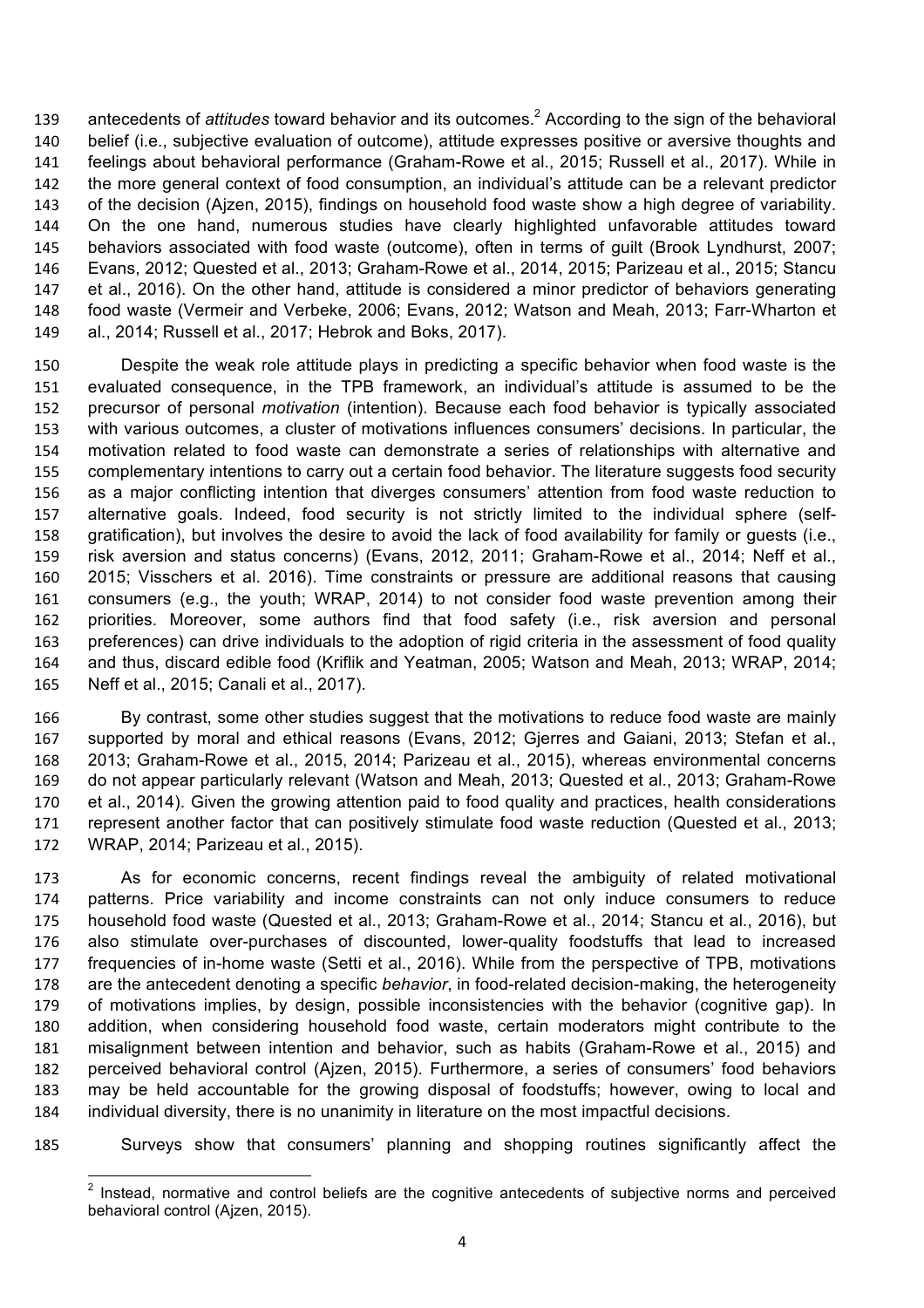generation of household food waste (Brook Lyndhurst, 2007; Evans, 2012; Stefan et al., 2013; Stancu et al., 2016; Mondéjar-Jiménez et al., 2016; Ponis et al., 2017). To this effect, certain studies find that storage knowledge and procedures are the most influencing factors (Farr-Wharton et al., 2014; Graham-Rowe et al., 2014; Parizeau et al., 2015; van Holsteijn and Kemna, 2018), whereas when not directly linked, trained stockpiling practices are considered to play a strong preventive role (Visschers et al., 2016). Attention toward food preparation habits (Parizeau et al., 2015) and adoption of appropriate cooking procedures (Evans, 2011; WRAP, 2014; Graham-Rowe et al., 2014; Stancu et al., 2016) are broadly recognized as effective interventions to reduce waste generation, whereas leftovers are variably classified as either a major (Ventour, 2008; van der Horst, 2012; Ponis et al., 2017) or minor factor of domestic food wastage (Farr-Wharton et al., 2014).

 The envisaged distance between food-related decisions and food waste generation (behavior- outcome gap) can cause an additional degree of consumer uncertainty. In a similar conclusion, this condition would reverberate on the antecedent behavioral beliefs causing a feedback loop (Ajzen, 2015). Understanding this presumed circumstance requires the analysis of individual's possible responses to uncertainty. When dealing with uncertainty, individuals resort to heuristics and adopt non-standard behavioral patterns (e.g., time-inconsistent decisions, excess diversification, dependence on decision framing) that deviate from TPB's assumption of rational and reasoned choices and the economic core (standard) model (DellaVigna, 2009).

#### **3. Methodology**

#### *3.1 Sampling and data management*

 This research analyzes data on the food choices of a nationally representative sample of Italian consumers by region, age, and gender. Data are collected through annual computer-aided web interviews (the Waste Watcher Observatory) conducted during 2013–2015 (i.e., 1,706, 1,518, 211 and 1,502 respondents, respectively)<sup>3</sup>. The first group of response or dependent (categorical dichotomous) variables identifies the individual role of the phases of consumers' choice cycle (i.e., planning/purchasing, storing, preparing, and eating) in driving household food waste. These four "phase variables" are measured in relation to food behaviors influencing waste generation (respondent selection of at least one item confirms the role of a given phase).

 The planning/purchasing phase variable as a driver of household food waste is defined using a five-item scale, including incorrect appraisal of food needs and preferences, perception of food insecurity, over-purchase, and weekly shopping. The storing phase variable relates to a four-item scale covering food perishability and expired, moldy, or bad-tasting food. The preparing and eating phase variables are assessed on a one-item scale comprising of over-cooking and plate-leftovers. Next, two sets of explanatory variables are then selected. On the one hand, proximal factors (directly linked to food use) describing consumers' specific food routines and behaviors are associated with each related phase. On the other hand, distal factors depicting socioeconomic conditions that can influence consumers along the entire food choice cycle are included in the dataset (see tables 6–7 in the Appendix).

 To compare and analyze the contribution of each phase of the consumers' choice cycle to the food waste generation, this research focuses on a second group of response variables. The frequency of household discarded edibles measures the self-reported monthly occurrence of

 Italv. where consumers are the main responsible for food waste, shows a high level of socioeconomic and cultural heterogeneity among areas, which offers to this study the opportunity to analyze a spectrum of consumers' food behaviors. Additional details on sources of items and data collection process are described in the Appendix.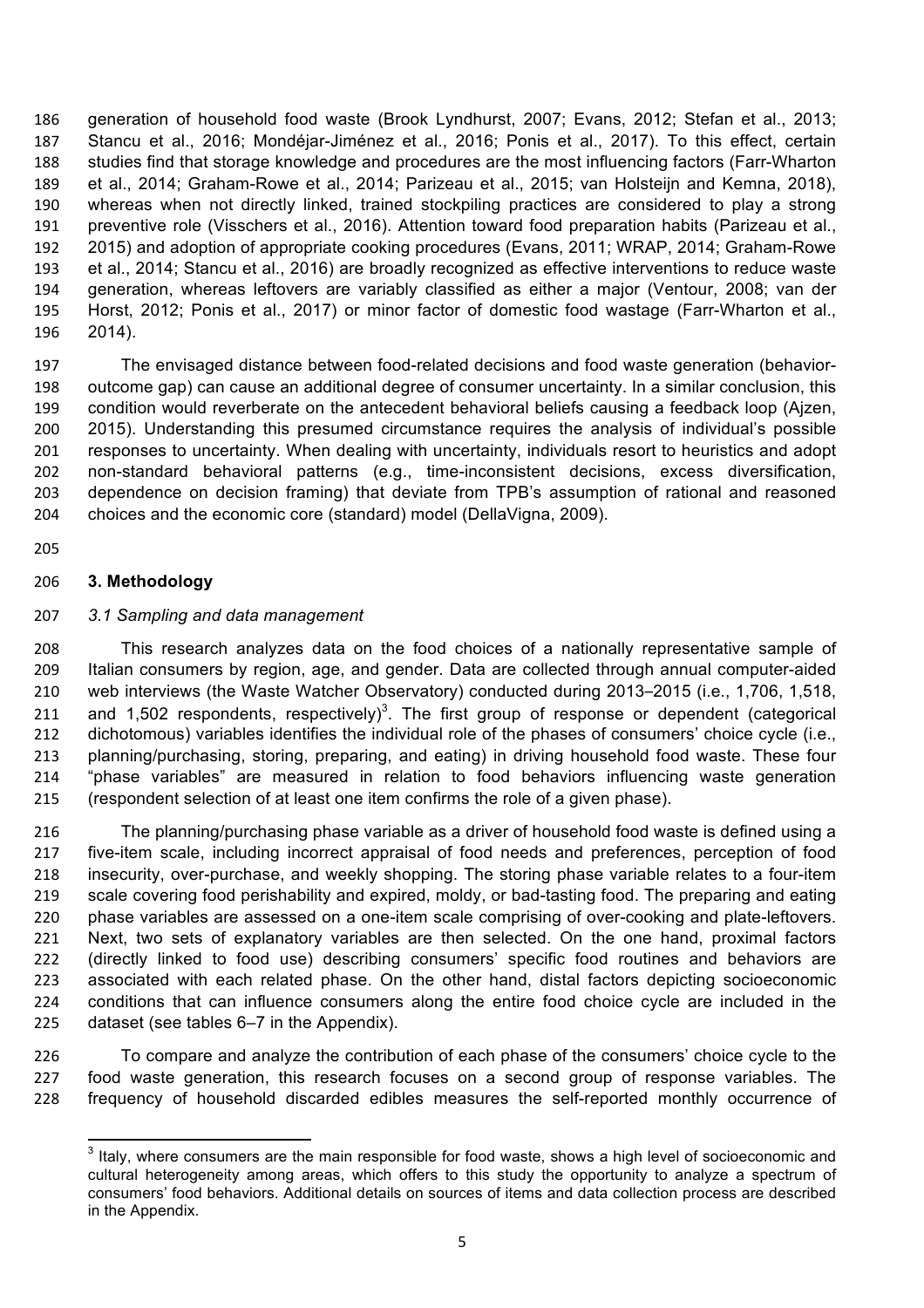individuals' food waste behavior on an ordinal scale (i.e., never, sometimes, or often). To account for heterogeneity in consumer behaviors when dealing with variety in food resources, the comparative analysis is extended to six product categories—fresh bread, cheese, fruits and vegetables, milk and yoghurt, cold cuts, and eggs—which are selected in relevance to the observed frequency of food waste.

#### *3.1.1 Limitations*

 Two key issues limit this study's results. Firstly, the gathered variables may be subject to an underestimation. This cognitive bias can be attributed to the formal participation in a survey using computer-assisted web interviewing and the self-assessed measures of food waste drivers and frequency (Ventour, 2008; Parizeau et al., 2015). Despite this limitation, the use of a survey is considered appropriate because the work does not aim at food waste quantification and compared to other methodologies (i.e., food waste diaries), it induces a smaller bias on consumers' food waste behaviors and reports finding as though they are not observed or judged by researchers.

 Secondly, the adopted data management process assigns heterogeneous sets of constitutive items to the adopted phase variables and, in particular, a higher number to the planning/purchasing and storing stages. However, this can imply an underestimation of the role of the other phases (i.e., preparing and eating) in stimulating the generation of household food waste. Nevertheless, it should be emphasized that the choice of at least one item is assumed to be sufficient to consider the related phase relevant. Moreover, this does not hinder the storing phase from having the weakest influence on the waste frequency, while food-preparing activities remain a significant determinant of household waste.

#### *3.2 Methodological approach*

 A system of regression models is implemented according to the path analysis methodology (Wright, 1934; Mueller, 1996) for the three cumulated years and following a two-step approach.

 Firstly, a set of logistic models is developed to identify the main drivers of the single phases of the consumer's food choice cycle that contribute to food waste generation (Hosmer et al., 2013). For each of the four analyzed segments of the cycle, the regression procedure assesses which covariates, among the proximal and distal explanatory factors, are significantly related to the stage responsibility for food waste (dependent phase variable). At each step, the influences of the previous phases on the role of the currently modeled phase are included as potentially additional explanatory variables.

 Secondly, the study further develops six specific partial proportional odds regression models (PPOM) (Peterson and Harrell, 1990) to rank the phases of consumers' food choice cycle according to their contribution to household waste for each selected food item. The models identify and measure the relationships between a set of covariates (e.g., phase variables and distal explanatory factors) and the dependent level of (ordinal frequency of) household food waste (Fig. 1).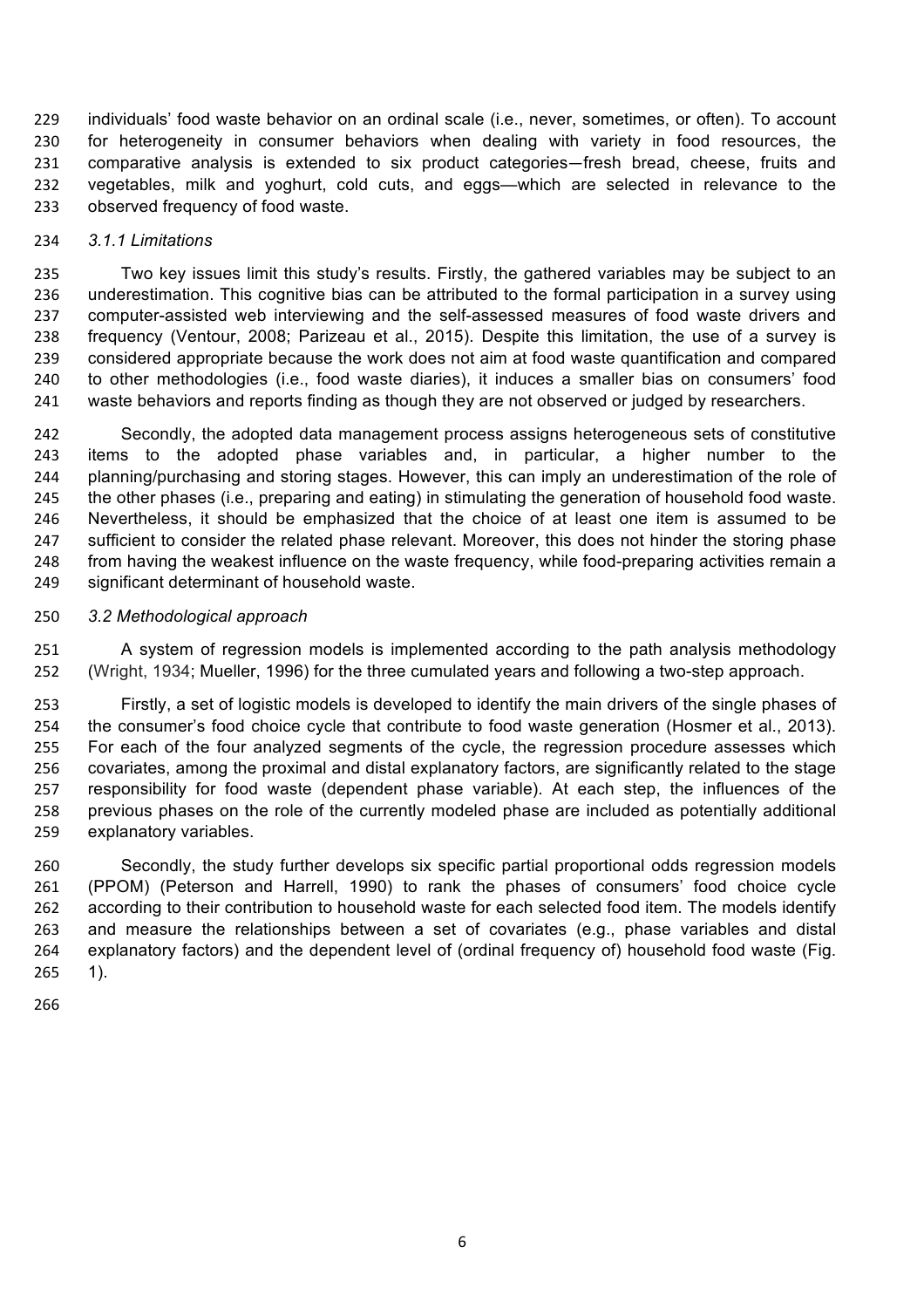

267

268 **Fig. 1.** Consumer's food waste cycle and path diagram: regression models framework

```
269
```
 The use of the PPOM concepts is motivated by their coherence with the odds assumption and nature of the modeled variables. Conversely, the standard statistical modeling technique for ordinal response variables, namely the proportional odds model (POM or ordinal logistic model), may not ensure the coherence of the results with the major proportional odds assumption. The PPOM framework is preferred since odds ratios related to certain explanatory variables are not restricted to being equal for all the increasing levels of the ordinal response variable (Peterson and Harrell, 276 1990).

277 According to these considerations, a PPOM is developed for each food category by adopting a 278 three-stage procedure:

279 1. implement the PPOM that includes non-proportional odds for all explanatory variables;

280 2. identify explanatory variables by means of statistical hypothesis tests to assess the equivalence 281 of odds ratios that satisfy the proportional odds assumption; and

282 3. develop the PPOM considering only non-proportional odds explanatory variables identified in 283 the previous stage.

 For all the regression models, the significant results indicate odds ratio (OR) values with 95% confidence intervals (CI). For the logistic models, the odds ratios represent multiplicative coefficients on the odds of the related phase variable generating household food waste. In the case of PPOMs, the odds ratios describe multiplicative coefficients on the odds of the higher level of food waste frequency in the home (e.g., often). In particular, two odds ratios are considered when PPOMs measure non-proportional odds explanatory variables. The first OR compares food waste frequency (response level) "often" with "sometimes" or "never," while the second OR compares "often" or "sometimes" with "never".

 An OR value of less than one indicates that the associated category of explanatory variables has a lower frequency of household food waste than that of the reference category. For each logistic and partial proportional odds model, the goodness-of-fit is measured using general chi- square statistic and associated p-values, which ascertain the adherence to the stated assumption 296 and significance of the results.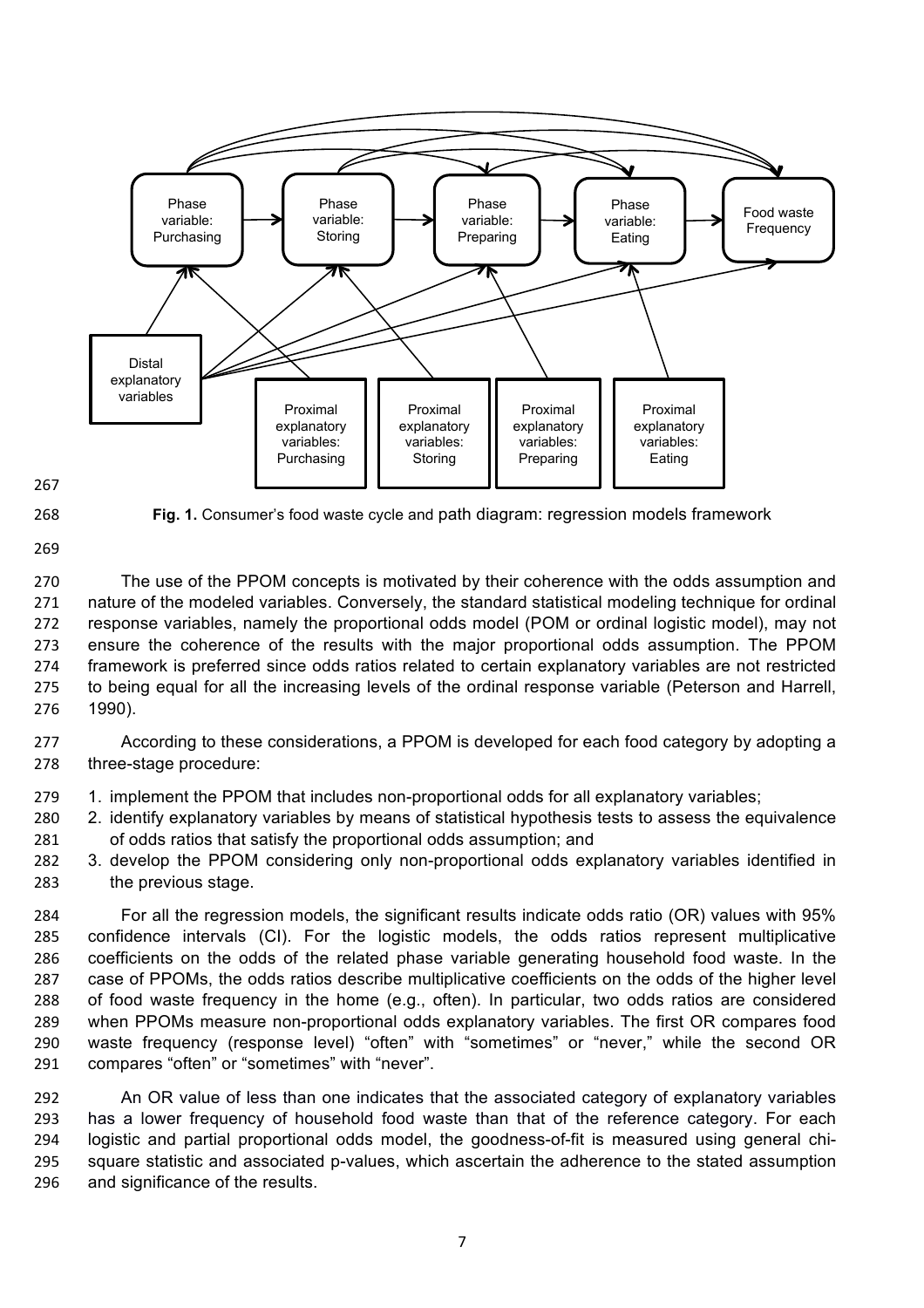### **4. Results**

 The respondents are equally distributed by gender and mainly belong to the central classes in terms of household size and age (e.g., 2—4 family members and 35—64 years; see Table 6 in the Appendix). Approximately 54% of the respondents hold a secondary education diploma, while 26% completed a primary education, and the remaining 20% had a university degree. Although perceived monetary wealth marginally improves during the observed period, about 60% of the respondents mention difficult economic conditions.

 Several patterns emerge for main food routines and behaviors (proximal variables; Table 6, Appendix): shopping lists represent a tool regularly adopted by about 50% of the respondents, frequency of shopping is relatively high (2—3 times per week and every 2 days for about 50%), seasonal and local food products are largely preferred, and special offers are often prioritized. Although the respondents attest—in their large majority—a general concern regarding generation of food waste in the home, the frequency of waste increases during the analyzed three-year period and reaches high values for a large share of the respondents and different food products (see Table 8 in the Appendix). These results reveal that 65% of respondents (sometimes or often) discard fruits and vegetables. With a similar frequency of waste, 35%—38% respondents throw away their dairy products and bread and about 30% wasted cold cuts and eggs.

 Considering the connection between the purchasing phase and food waste generation, the logistic model emphasizes the role of both distal and proximal explanatory factors of provisioning food play (Table 1). On the one hand, a more active attitude toward food waste prevention characterizes the members of larger households. This is revealed by the adoption of specific measures during the provisioning phase such as the use of shopping lists. On the other hand, the concentration of shopping responsibility on a single person and preference accorded to special offers and out-of-season products are the main constitutive variables that make the purchasing stage a driver of food waste.

 The findings for the storing phase highlight a positive relationship between in-home food stockpiling and waste generation: the higher the amount of food stored, the greater the waste (Table 2). This is influenced by different categories of distal factors such as household size and education level. Put differently, other storing routines and behaviors, such as the use of expired foodstuffs and adoption of sustainable food management practices, constitute concrete actions in the fight against food waste. In the preparing phase, food waste drivers present significant regional differences: for instance, consumers living in the central and southern regions tend to discard food more frequently while cooking (Table 3). In addition, there is a strong relationship between large household groups and food waste generation during food preparation, whereas family size does not have a considerable effect on final consumption (eating phase; Table 4).

 The different stages of consumers' food cycle present well-identifiable characteristics with specific food waste drivers and overall, show a clear pattern of inter-relationships (phase variables; see Tables 2–4). As for food waste generation within households, food purchasing significantly influences the contribution of the preparation phase. In turn, the preparation phase affects eating activities, whereas storing is deemed an independent phase with limited linkages with other segments of the food cycle.

 Considering both the phase and distal variables, the series of PPOMs developed by this study identifies the main determinants of the in-home waste frequency of six selected foodstuffs, and enables comparisons among the roles each behavioral phase plays (Table 5; see also Tables 9– 14 in the Appendix). According to some recent studies (Section 2), the results show that purchasing followed by preparing are the key phases of household food waste generation for all the analyzed products. Storing, on the other hand, limits its influence to lower frequency cases of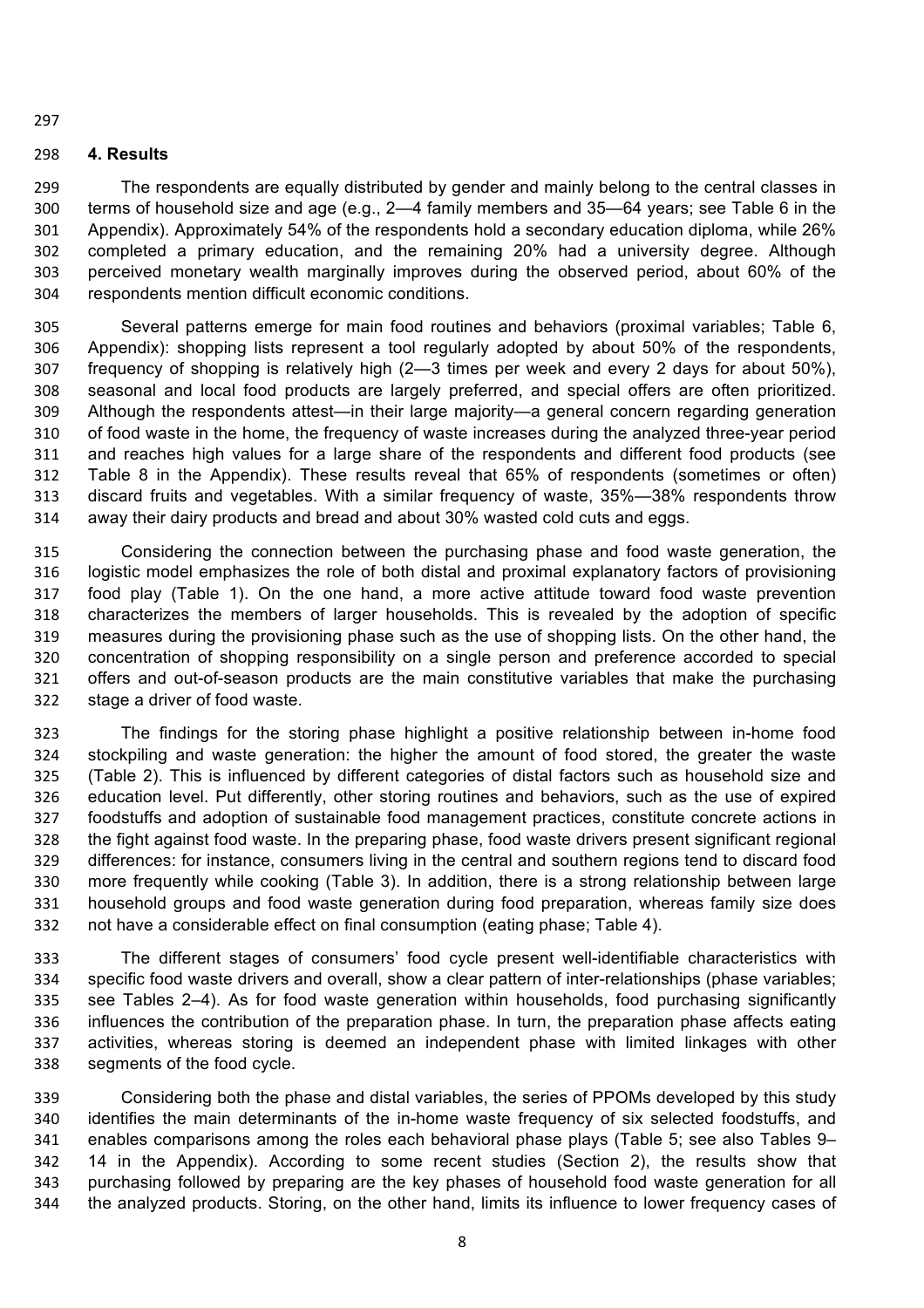waste (i.e., sometimes) and acts as a waste-preventing phase for the more perishable products (i.e., dairies, fruits and vegetables, and cold cuts). Finally, eating is a significant driving phase only for the waste of fresh bread in the home.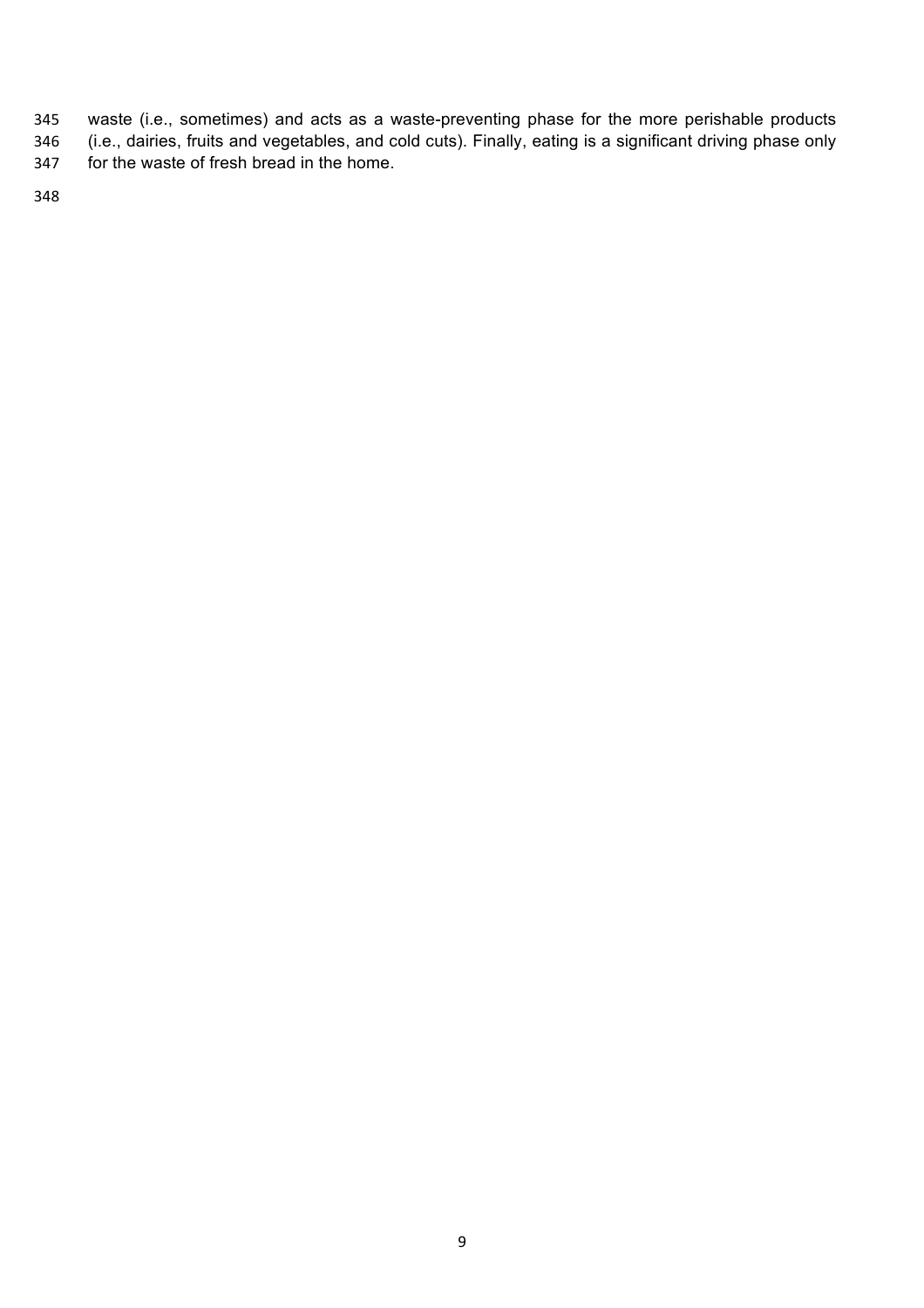| 350 | <b>Table 1.</b> Logistic model: "Planning/Purchasing" phase's drivers of household food waste. |  |  |
|-----|------------------------------------------------------------------------------------------------|--|--|
|     |                                                                                                |  |  |
|     |                                                                                                |  |  |

| <b>TWIS</b> In Edgloria model. I famility/I dibitdonly phase started of hodsenoid lood was<br><b>Variable</b> | <b>Category</b>       | <b>Reference</b> | <b>OR</b> | 95% CI          | <b>P-value</b> |
|---------------------------------------------------------------------------------------------------------------|-----------------------|------------------|-----------|-----------------|----------------|
| Use of shopping list                                                                                          | Sometimes             | Never            | 0.98      | $(0.77 - 1.25)$ | 0.8903         |
|                                                                                                               | Always                |                  | 0.67      | $(0.53 - 0.86)$ | 0.0013         |
| Weekly household food                                                                                         | 50 - 100€             | $0 - 50 \in$     | 1.39      | $(1.11 - 1.73)$ | 0.0041         |
| expenditure                                                                                                   | 100 - 200 €           |                  | 1.63      | $(1.28 - 2.07)$ | < .0001        |
|                                                                                                               | 200 - 300 €           |                  | 1.75      | $(1.27 - 2.41)$ | 0.0006         |
|                                                                                                               | More than 300 €       |                  | 1.94      | $(1.19 - 3.14)$ | 0.0074         |
| Take advantage of special                                                                                     | Often                 | Sometimes /      | 1.27      | $(1.06 - 1.53)$ | 0.0088         |
| offers                                                                                                        | Always                | Never            | 1.13      | $(0.94 - 1.37)$ | 0.1983         |
| Person responsible for<br>shopping                                                                            | Always the same       | <b>Different</b> | 1.23      | $(1.05 - 1.45)$ | 0.0104         |
| <b>Shopping strategy</b>                                                                                      | Pragmatic             | Low-cost         | 1.02      | $(0.77 - 1.34)$ | 0.8886         |
|                                                                                                               | High quality          |                  | 1.18      | $(0.88 - 1.59)$ | 0.2676         |
| <b>Frequency of food shopping</b>                                                                             | Every 2 days          | Every day        | 1.22      | $(0.90 - 1.65)$ | 0.1978         |
|                                                                                                               | $2/3$ times per week  |                  | 1.09      | $(0.81 - 1.48)$ | 0.5766         |
|                                                                                                               | 1 time per week       |                  | 1.42      | $(1.02 - 1.99)$ | 0.0394         |
|                                                                                                               | Every 15 days or more |                  | 1.09      | $(0.78 - 1.51)$ | 0.6199         |
| Frequency of non-seasonal                                                                                     | Rarely                | Never            | 1.66      | $(1.24 - 2.22)$ | 0.0006         |
| products purchasing                                                                                           | Sometimes             |                  | 2.43      | $(1.80 - 3.29)$ | < .0001        |
|                                                                                                               | Often                 |                  | 3.28      | $(2.21 - 4.85)$ | < .0001        |
| Frequency of non-local food                                                                                   | Rarely                | Never            | 0.93      | $(0.70 - 1.23)$ | 0.5882         |
| purchasing                                                                                                    | Sometimes             |                  | 0.95      | $(0.71 - 1.27)$ | 0.7125         |
|                                                                                                               | Often                 |                  | 0.90      | $(0.62 - 1.31)$ | 0.5969         |
| Gender                                                                                                        | Female                | Male             | 0.88      | $(0.78 - 1.00)$ | 0.0523         |
| <b>Macro region</b>                                                                                           | Center                | North-West       | 1.05      | $(0.87 - 1.26)$ | 0.6364         |
|                                                                                                               | Islands               |                  | 0.96      | $(0.77 - 1.20)$ | 0.7322         |
|                                                                                                               | North-East            |                  | 0.94      | $(0.78 - 1.13)$ | 0.4839         |
|                                                                                                               | South                 |                  | 1.19      | $(0.99 - 1.42)$ | 0.0656         |
| <b>Household size</b>                                                                                         | 2                     | 1                | 0.80      | $(0.64 - 1.02)$ | 0.0681         |
|                                                                                                               | $\mathbf{3}$          |                  | 0.84      | $(0.65 - 1.07)$ | 0.1535         |
|                                                                                                               | 4                     |                  | 0.67      | $(0.52 - 0.87)$ | 0.0023         |
|                                                                                                               | >4                    |                  | 0.52      | $(0.38 - 0.72)$ | < .0001        |
| Perception of monetary wealth                                                                                 | Many difficulties     | Feeling poor     | 1.36      | $(0.98 - 1.89)$ | 0.0664         |
|                                                                                                               | Some difficulties     |                  | 1.62      | $(1.20 - 2.20)$ | 0.0018         |
|                                                                                                               | Safely                |                  | 1.70      | $(1.24 - 2.31)$ | 0.0008         |
| <b>Education level</b>                                                                                        | High school           | Primary /        | 1.04      | $(0.87 - 1.23)$ | 0.6895         |
|                                                                                                               | Master degree         | middle school    | 1.20      | $(0.97 - 1.48)$ | 0.0937         |
|                                                                                                               | PHD                   |                  | 1.18      | $(0.85 - 1.62)$ | 0.3228         |
| Age                                                                                                           | 18-34                 | 35-64            | 1.04      | $(0.90 - 1.22)$ | 0.5936         |
|                                                                                                               | $65+$                 |                  | 0.91      | $(0.77 - 1.09)$ | 0.3171         |

351 Goodness-of-fit of the model: Chi-square statistic = 253.0, df=40, p-value < 0.0001<br>Bolded odds ratio parameters are statistically significant (0.05). Bolded odds ratio parameters are statistically significant (0.05).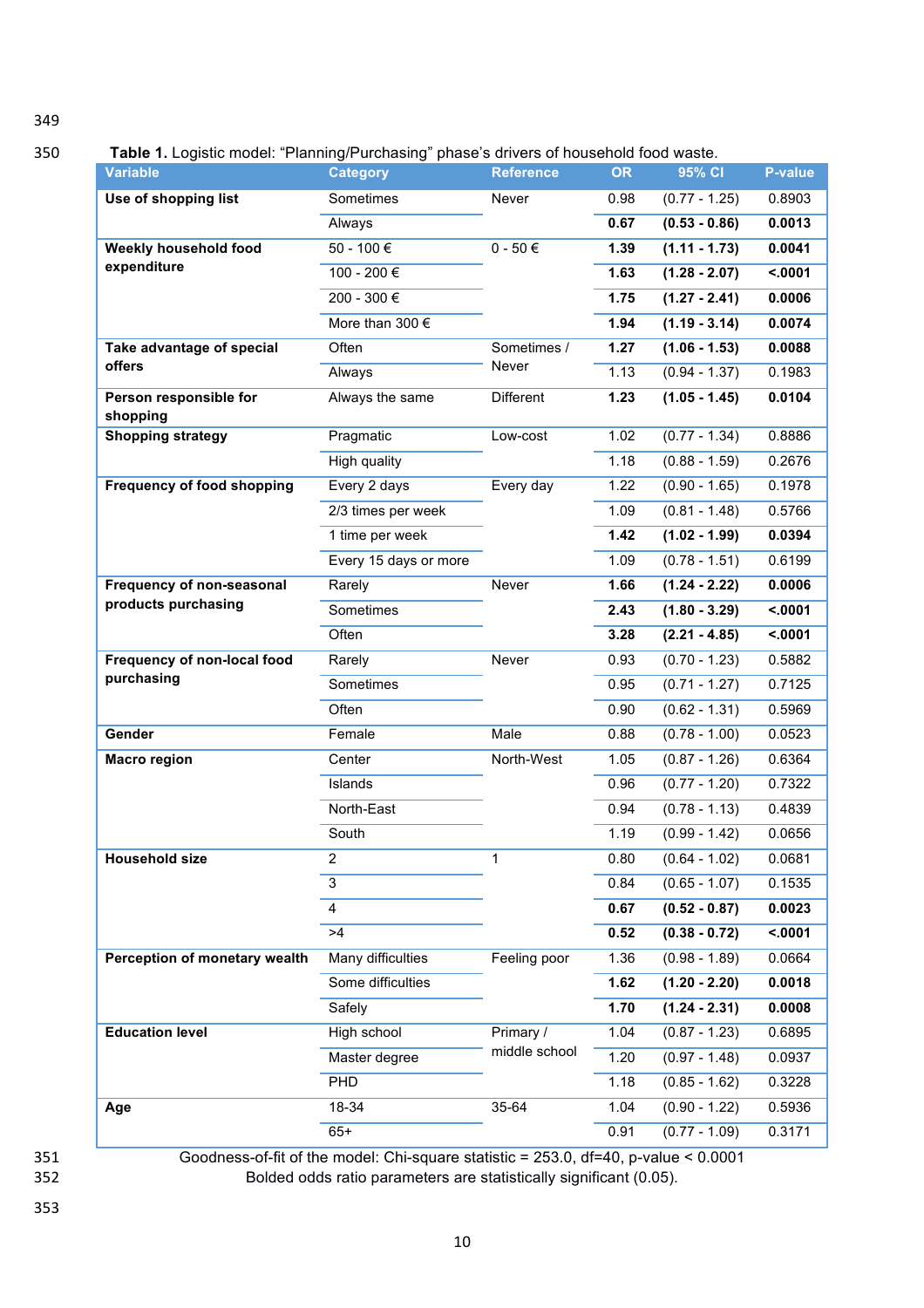354<br>355

| <b>Variable</b>                  | <b>Category</b>    | <b>Reference</b> | <b>OR</b> | 95% CI          |  |
|----------------------------------|--------------------|------------------|-----------|-----------------|--|
| <b>Planning/Purchasing phase</b> | Yes                | No               | 0.51      | $(0.45 - 0.59)$ |  |
|                                  |                    |                  |           |                 |  |
| Person responsible for storing   | Always the same    | <b>Different</b> | 0.83      | $(0.69 - 1.00)$ |  |
| Use of expired products          | Reuse              | Throw away       | 0.79      | $(0.66 - 0.95)$ |  |
|                                  | Other destinations |                  | 0.52      | $(0.41 - 0.66)$ |  |
| Gender                           | Female             | Male             | 0.94      | $(0.82 - 1.08)$ |  |
| <b>Macro region</b>              | Center             | North-West       | 0.90      | $(0.74 - 1.11)$ |  |
|                                  | <b>Islands</b>     |                  | 0.86      | $(0.67 - 1.10)$ |  |
|                                  | North-East         |                  | 0.93      | $(0.76 - 1.15)$ |  |
|                                  | South              |                  | 0.78      | $(0.64 - 0.95)$ |  |
| <b>Household size</b>            | $\overline{2}$     | 1                | 1.31      | $(1.03 - 1.66)$ |  |
|                                  | 3                  |                  | 1.38      | $(1.08 - 1.76)$ |  |
|                                  | 4                  |                  | 1.08      | $(0.84 - 1.38)$ |  |
|                                  | >4                 |                  | 1.67      | $(1.20 - 2.34)$ |  |
| Perception of monetary wealth    | Many difficulties  | Feeling poor     | 1.39      | $(1.00 - 1.92)$ |  |
|                                  | Some difficulties  |                  | 1.18      | $(0.88 - 1.58)$ |  |
|                                  | Safely             |                  | 1.12      | $(0.83 - 1.51)$ |  |
| <b>Education level</b>           | High school        | Primary /        | 1.32      | $(1.10 - 1.58)$ |  |
|                                  | Master degree      | middle school    | 1.54      | $(1.23 - 1.94)$ |  |
|                                  | <b>PHD</b>         |                  | 1.68      | $(1.17 - 2.41)$ |  |
| Age                              | $18 - 34$          | $35 - 64$        | 0.97      | $(0.82 - 1.14)$ |  |
|                                  | $65+$              |                  | 0.94      | $(0.77 - 1.14)$ |  |

#### Table 2. Logistic model: "Storing" phase's drivers of household food waste.

357 Bolded odds ratio parameters are statistically significant (0.05).

358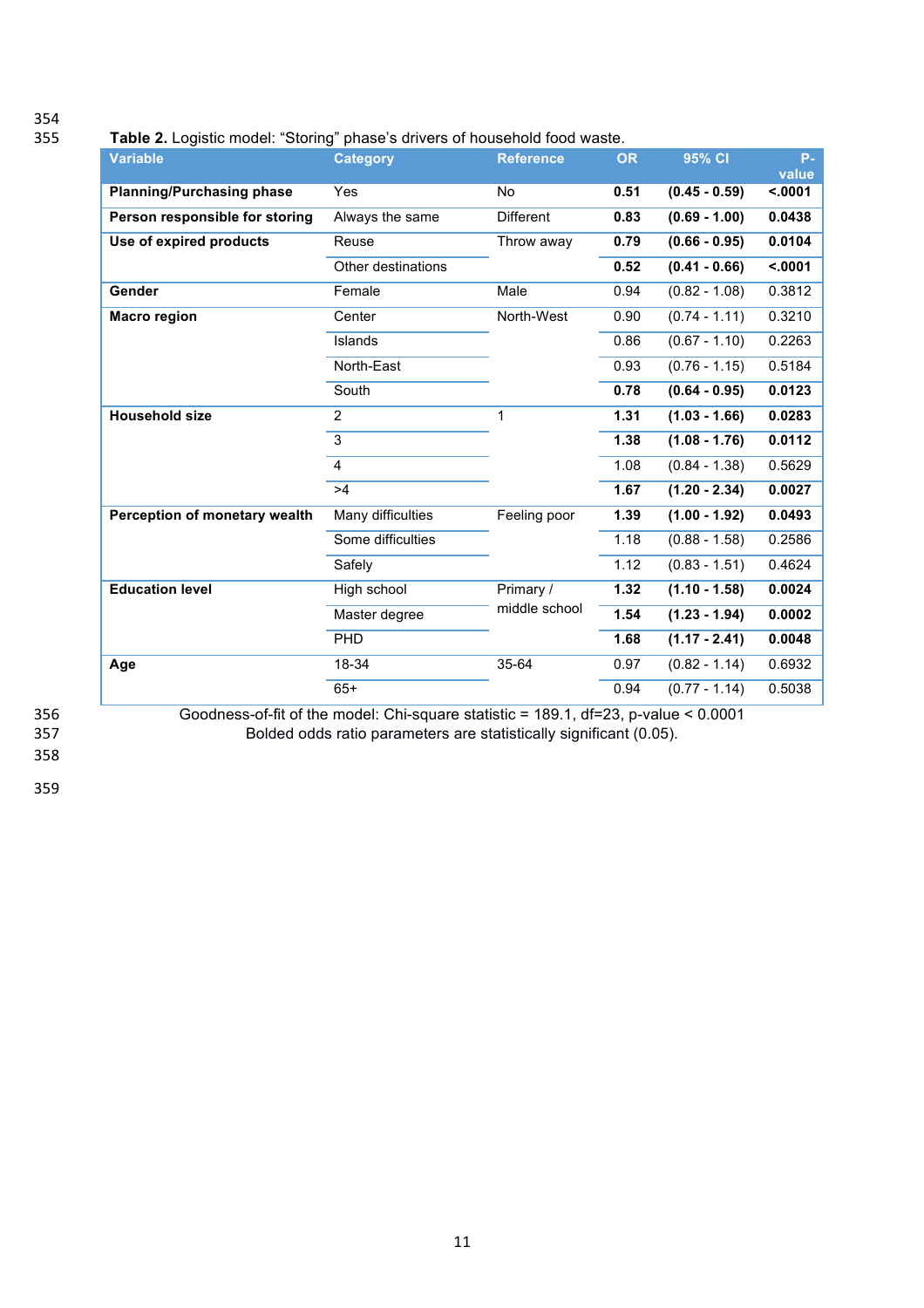# 360<br>361

| <b>Variable</b>                     | <b>Category</b>   | <b>Reference</b> | <b>OR</b> | 95% CI          | P-<br>value |
|-------------------------------------|-------------------|------------------|-----------|-----------------|-------------|
| <b>Storing phase</b>                | Yes               | No               | 0.93      | $(0.77 - 1.13)$ | 0.4637      |
| <b>Planning/Purchasing phase</b>    | Yes               | No               | 1.37      | $(1.15 - 1.63)$ | 0.0005      |
| Person responsible for<br>preparing | Always the same   | <b>Different</b> | 0.98      | $(0.76 - 1.27)$ | 0.8946      |
| Gender                              | Female            | Male             | 0.90      | $(0.76 - 1.07)$ | 0.2303      |
| <b>Macro region</b>                 | Center            | North-West       | 1.60      | $(1.22 - 2.10)$ | 0.0007      |
|                                     | Islands           |                  | 1.66      | $(1.22 - 2.26)$ | 0.0014      |
|                                     | North-East        |                  | 1.22      | $(0.91 - 1.62)$ | 0.1807      |
|                                     | South             |                  | 2.11      | $(1.64 - 2.71)$ | < .0001     |
| <b>Household size</b>               | $\overline{2}$    | 1                | 1.34      | $(0.91 - 1.99)$ | 0.1439      |
|                                     | 3                 |                  | 2.05      | $(1.39 - 3.02)$ | 0.0003      |
|                                     | 4                 |                  | 2.62      | $(1.77 - 3.86)$ | < .0001     |
|                                     | >4                |                  | 2.72      | $(1.74 - 4.24)$ | < .0001     |
| Perception of monetary wealth       | Many difficulties | Feeling poor     | 1.03      | $(0.66 - 1.60)$ | 0.9076      |
|                                     | Some difficulties |                  | 1.40      | $(0.94 - 2.10)$ | 0.0988      |
|                                     | Safely            |                  | 1.17      | $(0.78 - 1.77)$ | 0.4496      |
| <b>Education level</b>              | High school       | Primary /        | 1.22      | $(0.95 - 1.55)$ | 0.1177      |
|                                     | Master degree     | middle school    | 1.22      | $(0.91 - 1.65)$ | 0.1845      |
|                                     | <b>PHD</b>        |                  | 0.98      | $(0.61 - 1.58)$ | 0.9482      |
| Age                                 | 18-34             | 35-64            | 1.16      | $(0.95 - 1.42)$ | 0.1381      |
|                                     | $65+$             |                  | 1.20      | $(0.93 - 1.55)$ | 0.1546      |

#### Table 3. Logistic model: "Preparing" phase's drivers of household food waste.

362 Goodness-of-fit of the model: Chi-square statistic = 148.3, df=22, p-value < 0.0001 363 Bolded odds ratio parameters are statistically significant (0.05).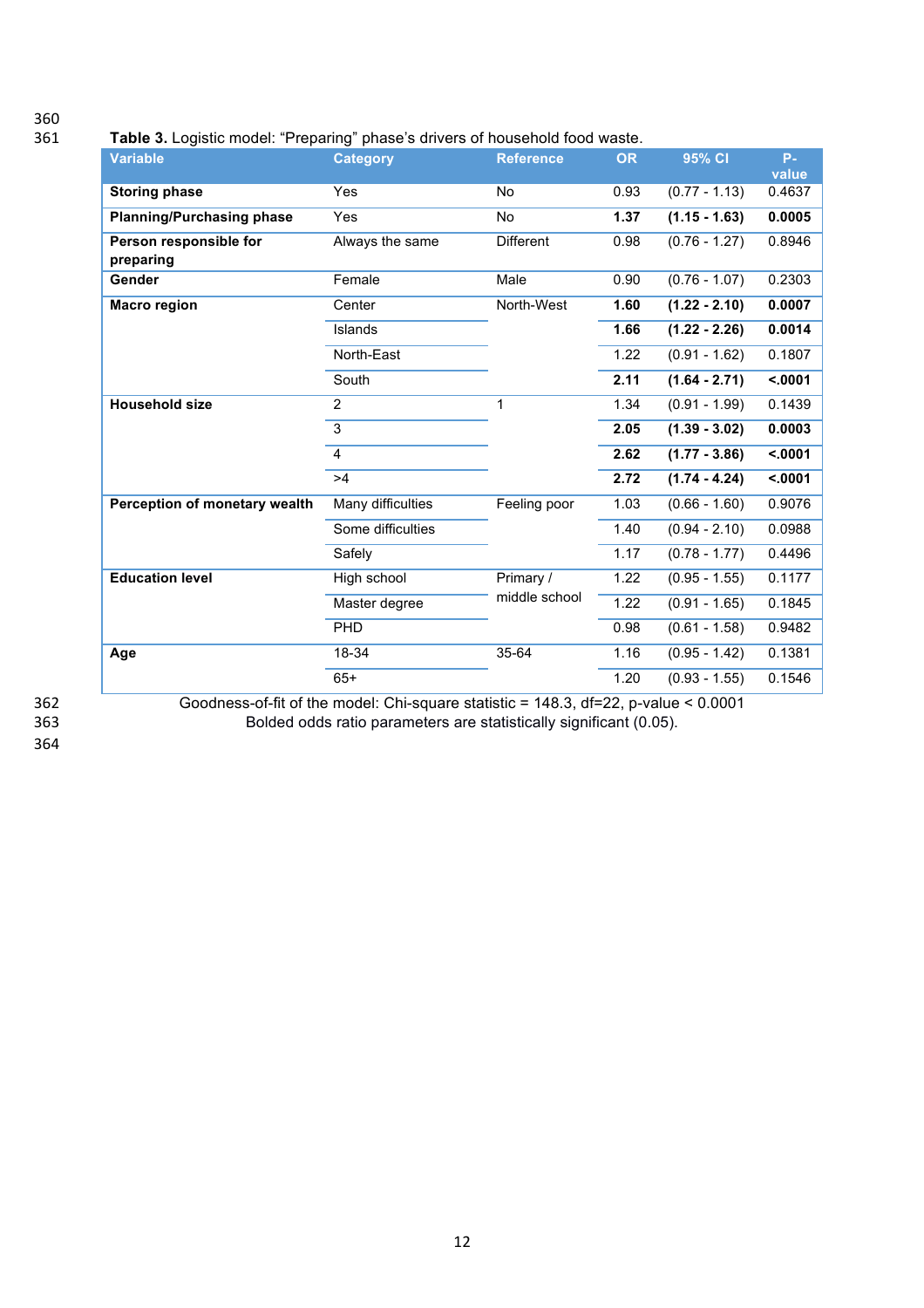| 366 |  | Table 4. Logistic model: "Eating" phase's drivers of household food waste. |
|-----|--|----------------------------------------------------------------------------|
|     |  |                                                                            |

| <b>IV T.</b> Logicilo model. Lating phase stanvers or nodochoid lood waste.<br><b>Variable</b> | <b>Category</b>   | <b>Reference</b> | <b>OR</b> | 95% CI          | P-      |
|------------------------------------------------------------------------------------------------|-------------------|------------------|-----------|-----------------|---------|
|                                                                                                |                   |                  |           |                 | value   |
| <b>Preparing phase</b>                                                                         | Yes               | No               | 2.27      | $(1.58 - 3.25)$ | < .0001 |
| <b>Storing phase</b>                                                                           | Yes               | No               | 0.50      | $(0.37 - 0.69)$ | < .0001 |
| <b>Planning/Purchasing phase</b>                                                               | Yes               | No               | 0.79      | $(0.58 - 1.09)$ | 0.1566  |
| Frequency of lunch at home                                                                     | Sometimes         | Rarely / Never   | 1.31      | $(0.57 - 3.00)$ | 0.5289  |
|                                                                                                | Often             |                  | 1.46      | $(0.63 - 3.35)$ | 0.3754  |
|                                                                                                | Nearly always     |                  | 1.27      | $(0.57 - 2.84)$ | 0.5533  |
|                                                                                                | Always            |                  | 1.34      | $(0.61 - 2.95)$ | 0.4667  |
| Frequency of dinner at home                                                                    | Often             | Sometimes /      | 1.10      | $(0.50 - 2.40)$ | 0.8169  |
|                                                                                                | Nearly always     | Rarely / Never   | 1.06      | $(0.50 - 2.22)$ | 0.8832  |
|                                                                                                | Always            |                  | 0.83      | $(0.39 - 1.78)$ | 0.6361  |
| Gender                                                                                         | Female            | Male             | 0.80      | $(0.59 - 1.09)$ | 0.1550  |
| <b>Macro region</b>                                                                            | Center            | North-West       | 0.66      | $(0.39 - 1.11)$ | 0.1169  |
|                                                                                                | Islands           |                  | 1.52      | $(0.92 - 2.51)$ | 0.1035  |
|                                                                                                | North-East        |                  | 1.05      | $(0.66 - 1.68)$ | 0.8405  |
|                                                                                                | South             |                  | 1.30      | $(0.84 - 2.01)$ | 0.2382  |
| <b>Household size</b>                                                                          | $\overline{2}$    | $\mathbf{1}$     | 0.50      | $(0.30 - 0.83)$ | 0.0071  |
|                                                                                                | $\overline{3}$    |                  | 0.70      | $(0.42 - 1.14)$ | 0.1519  |
|                                                                                                | $\overline{4}$    |                  | 0.55      | $(0.32 - 0.93)$ | 0.0265  |
|                                                                                                | >4                |                  | 0.84      | $(0.44 - 1.60)$ | 0.5901  |
| Perception of monetary wealth                                                                  | Many difficulties | Feeling poor     | 1.04      | $(0.52 - 2.12)$ | 0.9059  |
|                                                                                                | Some difficulties |                  | 0.80      | $(0.42 - 1.54)$ | 0.5076  |
|                                                                                                | Safely            |                  | 1.07      | $(0.56 - 2.07)$ | 0.8339  |
| <b>Education level</b>                                                                         | High school       | Primary / middle | 0.76      | $(0.51 - 1.13)$ | 0.1694  |
|                                                                                                | Master degree     | school           | 0.81      | $(0.50 - 1.34)$ | 0.4147  |
|                                                                                                | PHD               |                  | 0.50      | $(0.20 - 1.24)$ | 0.1345  |
| Age                                                                                            | 18-34             | $35 - 64$        | 1.09      | $(0.75 - 1.59)$ | 0.6548  |
|                                                                                                | $65+$             |                  | 1.51      | $(1.00 - 2.30)$ | 0.0524  |

367 Goodness-of-fit of the model: Chi-square statistic = 75.2, df=29, p-value < 0.0001 368 Bolded odds ratio parameters are statistically significant (0.05).

369

## 370 **Table 5.** Partial Proportional Odds Model: phase variables and waste frequencies per food category.

| <b>Phase variable</b>               | <b>Response level</b>        | $\tilde{}$<br><b>Odds Ratio</b> |                 |                                 |                            |                            |             |
|-------------------------------------|------------------------------|---------------------------------|-----------------|---------------------------------|----------------------------|----------------------------|-------------|
|                                     |                              | <b>Fresh</b><br><b>bread</b>    | <b>Cheese</b>   | <b>Vegetables</b><br>and Fruits | <b>Milk and</b><br>Yoghurt | <b>Cold</b><br><b>cuts</b> | <b>Eggs</b> |
| <b>Planning/Purchasing</b><br>phase | <b>Both</b>                  | 2.62                            | 2.80            | 3.19                            | 2.59                       | 2.81                       | 2.92        |
| <b>Storing phase</b>                | Often vs.<br>Sometimes/Never |                                 | 0.55            |                                 | 0.65                       | 0.53                       | 0.53        |
|                                     | Often/Sometimes<br>vs. Never |                                 | 1.54            | 2.97                            | 1.30                       | 1.32                       |             |
| <b>Preparing phase</b>              | <b>Both</b>                  | 2.56                            | 1.86            | 1.81                            | 1.57                       | 2.05                       | 1.47        |
| <b>Eating phase</b>                 | <b>Both</b>                  | 1.41                            | $\qquad \qquad$ | -                               |                            |                            |             |

371 Notes: non-statistically significant Odds Ratios (> 0.05) are not reported.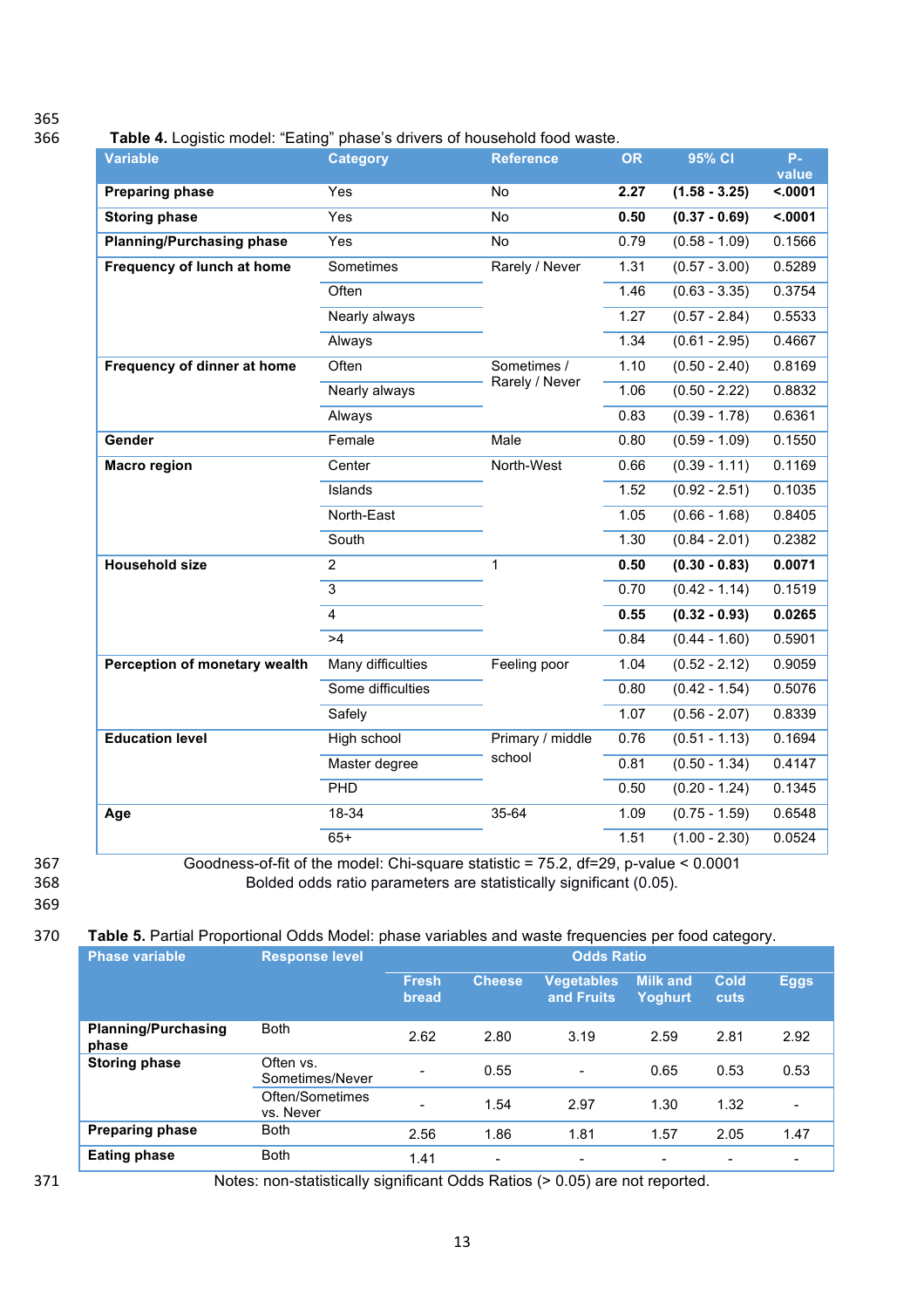#### **5. Discussion**

 According to recent studies (Section 2), the results emphasize the complex structure of consumers' food cycle while suggesting a potential ranking for its behavioral phases in their contribution to the frequency of household food waste. The most upstream stage, provisioning, exerts the highest influence on the generation of household food waste. The distance between choice and outcome offers key implications at both the individual and situational level. At the individual level, this gap delivers an additional element of uncertainty to consumers' decision- making. Because of the early and crucial food choice made during the purchasing stage, there is a time lapse in the generation of household food waste. The measure of this behavior-outcome gap is a subjective perception rather than an ordinary temporal scale (Lapinski et al. 2005). The highest odd ratio value reached by the planning/purchasing stage for the most perishable foodstuffs (i.e., wasted fruits and vegetables; see Table 11 in the Appendix) supports this assumption.

 The time interval between food-provisioning behavior and the resulting waste emphasizes the challenge consumers face when making their decision in response to their priorities. This limited capacity to deal with this ultimate effect of the food behavior adds risk to the related process of choice as a whole. According to TPB, the uncertainty that emerges from the behavior-outcome gap is in fact envisaged to affect the cognitive determinants of an individual's decision-making. Consumers perceive food waste as a weak effect of the purchasing choice. Thus, the first component of the behavioral beliefs (the subjective probability that a decision produces the consequence) is rendered enfeebled. The identification of this early behavioral precursor leads to two main considerations. Firstly, it offers a possible explanation for the debated role of an unfavorable attitude—its immediate descendant—toward food waste in food behaviors (Section 2). While numerous studies ascertain the potential contribution that these attitudes can deliver to the prevention and reduction of food waste, it is recognized that they are not sufficient to fight food waste (i.e., contextual factors are pivotal to this goal) and they often do not denote food behavior. Secondly, because the identified factual gap squeezes the first component of the behavioral beliefs—perception of consequence—it appears necessary to boost the second element, subjective evaluation of outcome. According to this objective, initiatives aimed at enhancing knowledge about the food waste domain can determine a positive cascade effect on the related behavioral belief, attitude, motivation, and behavior (food purchasing).

 Without adequate interventions, the uncertainty generated from the behavior-outcome (factual) gap not only merges with that caused by the intention-behavior (cognitive) gap but also propagates (through behavioral beliefs) along an individual's decision-making like a constitutive condition. Accounting for the hidden and repetitive characteristics of food waste-related choices, a possible personal strategy that consumers can implement to face this cumulated uncertainty is the greater use of heuristics. In the field of behavioral economics, the literature shows a large spectrum of evidence and variables explaining the deviation of individuals' choices from the standard economic model. To this effect, the emerged primary role of purchasing in the consumers' food waste cycle allows for the identification of the main coherent, non-standard food behavioral patterns.

 As for the classification proposed by DellaVigna (2009), the first group of deviations is related to non-standard beliefs. Because of the (factual) gap between the dominant early-stage food choice (purchasing) and expected outcome (food waste), consumers are inclined to identify their future preferences with the current ones. This, however, forms *projection biases* (Read and van Leeuwen, 1998).

 A second class of deviations is represented by non-standard preferences. Since food waste is conditioned by a considerable delay with respect to its driving choice (provisioning), when expected alternative rewards are compared and evaluated, individuals may demonstrate *time- inconsistent preferences*. This can be the case of ensuring food security against avoiding wastes in 420 the home when consumers are inclined to prioritize food security and consequently, to purchase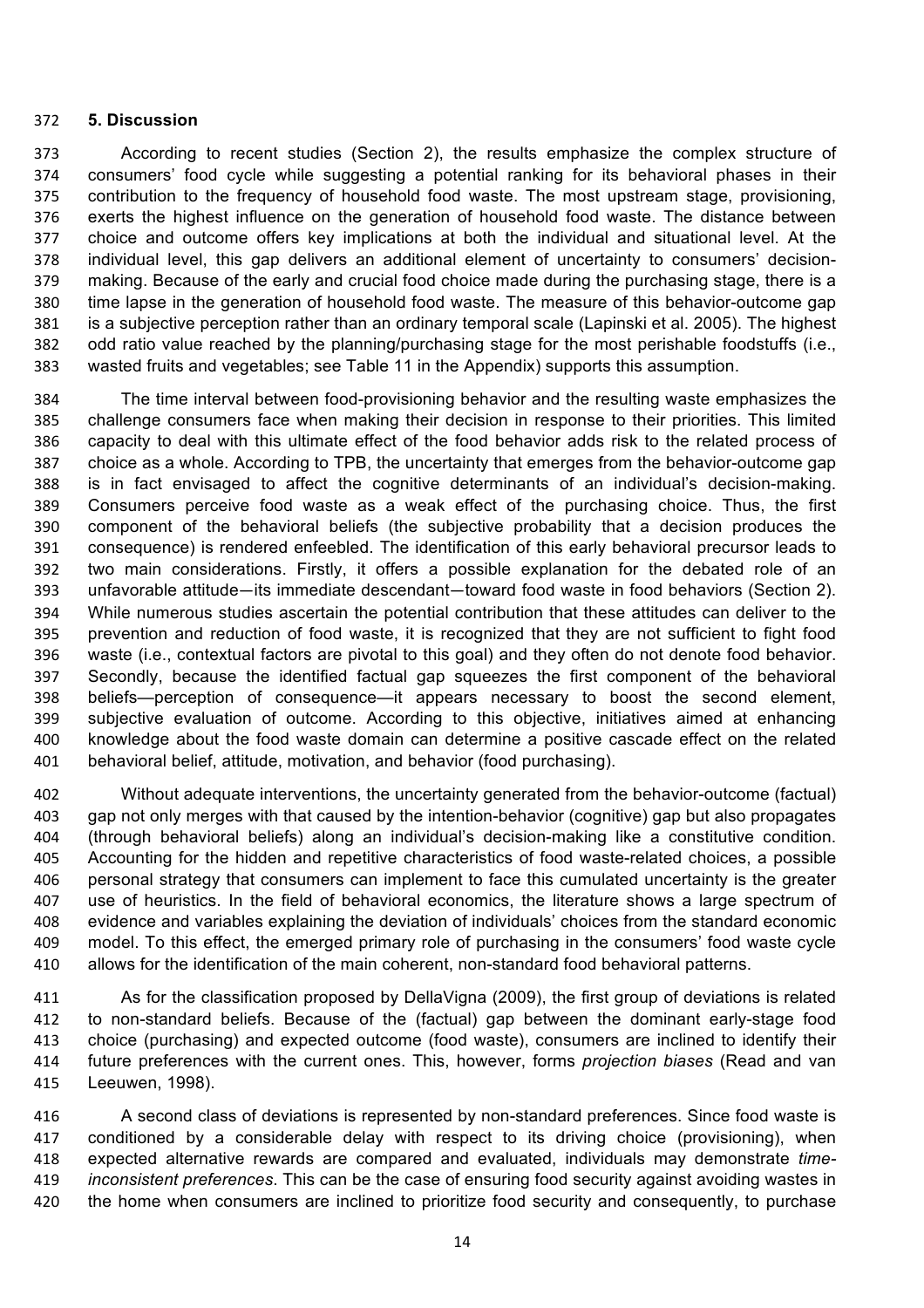commensurate volumes of food (Stephen and Loewenstein, 1991; Frederick et al., 2002). Moreover, consumers reveal *risk preferences* when they evaluate a food choice by comparing losses and gains. The purchasing stage can influence the framing of possible outcomes such as food-related status concerns ("reference point"), which is an alternative to the household waste prevention target. The repartition of utility into substitutive components can lead individuals to adopt probabilistic schemes that overweight losses (status erosion), subordinate alternatives (food waste reduction), and favor risk-aversion behaviors (Kahneman and Tversky, 1979).

 Non-standard decision-making characterizes the third class of deviations. During provisioning, when the most influential decisions are made, consumers are exposed to diverse information and complex choices. To simplify their decision-making process, individuals could use different types of sub-optimal heuristics such as orienting their choice to familiarity and identity criteria (*habits*; Verplanken and Orbell, 2003), preselecting available information (*limited attention*), or referring to the most noticeable elements of alternative options (*salience*). To this effect, the weight of the relationship between "person responsible for shopping" and purchasing phase (source of household food waste) suggests that this typology of consumers could be inclined to resort to non- standard routines when buying food. By contrast, larger-sized households report higher food waste frequency, which appears mainly due to mismanagement of food practices in the downstream phases (e.g., storing and preparing ones) rather than to adoption of heuristics at the provisioning.

 At the situational level, since in the purchasing stage individuals make the most critical choices in terms of generation of food waste within the household, understanding consumers' uncertainty requires extending the analysis to influences exerted in out-of-home contexts (Evans, 2012, 2011). In particular, throughout provisioning, individuals make subjective judgments contingent on the conditions at the food retail level and (potential) mutual exposure to other consumers' behavior. Since the purchasing phase is crucial for the food waste pattern, its quasi-social dimension should contribute to moderating the related behavioral-outcome gap. The literature focused on household food waste and the motivation-behavior gap shows that social norms could affect food waste- related intentions; however, the complexity of the subject reveals additional specific elements. While Quested et al. (2013) assume that social norms exert a limited influence on the—scarcely visible—household food waste, Graham-Rowe et al. (2014) identify "a lack of perceived social pressure" as a barrier to the consumers' intention to reduce the food waste. Further, there is no evidence on the relationship between awareness about other individuals' food waste countermeasures (descriptive norms) and individual's motivation to replicate it. Nevertheless, there is a significant association with the perception of what the others think (injunctive norms; Graham-Rowe et al., 2015; Stancu et al., 2016).

 According to Aschemann-Witzel et al. (2017) and Lee (2018), the findings of this study demonstrate that the contextual factors (e.g., retailers' special offers and purchase frequency of non-seasonal products) are significant when modeling the contribution of the provisioning phase to the generation of food waste within the household. In particular, this is proved by the significant contradiction between the respondents' self-assessed general concern for food waste and the increase in waste frequency during the study period. Moreover, this positive trend and long-lasting pre-eminence of the purchasing stage as the major source of waste behavior in homes (factual gap) suggest a persistency in consumers' uncertainty.

#### **6. Conclusions**

 Purchasing emerges as the most crucial consumer choice for the generation of food waste in the household and it became increasingly important during the three-year period covered by the survey.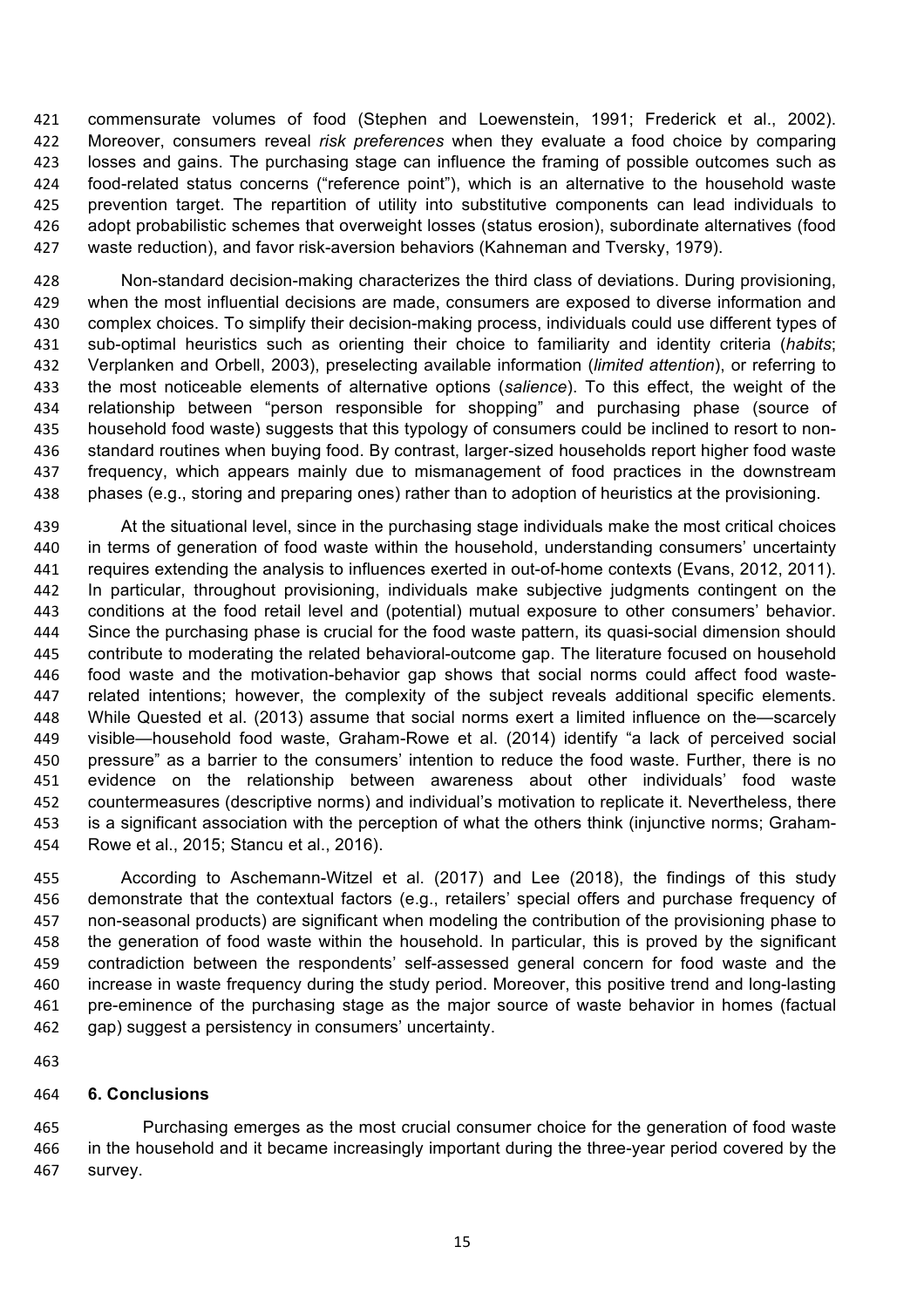The first theoretical contribution derived from this main findings is the detection of a distance between behavior and outcome. While the literature has largely focused on a motivation- behavior (cognitive) gap, this study shows an additional (factual) gap in consumer's decision- making, which raises the complexity of the food waste domain. Unclear and deferred consequences, such as to avoid discarding edible products at home, can be a detrimental to the originating food decision when compared to alternatives leading to clearly recognizable and near results. This is particularly significant when consumers deal with food waste-related choices influenced by concurrent outcomes, such as timing, risk, and social factors. In other words, it is a set of converging elements that deliver uncertainty and weaken waste-adverse attitudes.

 Indeed, the identification of the purchasing action as the most influential for the generation of household food waste underlines that this choice is part of a complex series of interrelated behavioral precursors. To the effect of TPB, this study suggests that the behavior-outcome gap and resultant uncertainty can have a feedback influence on individuals' behavioral beliefs. The second theoretical contribution of this study is the detection of the most relevant behavioral precursor in tackling food waste generation. In particular, the revealed factual gap compresses the subjective perception of the behavioral effect (i.e., awareness of food waste). Therefore, it is the other component of the behavioral beliefs—the subjective evaluation of outcome (i.e., knowledge)—the earliest behavioral antecedent that can lead to more robust behavioral beliefs and attitudes against food waste. Without initiatives supporting knowledge of the food field, uncertainty can further diffuse across an individual's overall decision-making process and become a constitutive driver of food waste. Moreover, because the food-related experiences of other individuals are, generally, not visible and therefore, not helpful in orienting or modifying the decisions and reducing uncertainty, consumers are more likely to resort to heuristics.

 The third important theoretical contribution of this work is the analysis of household food waste represented by the extension of the TPB approach to a series of individuals' not rational food-related decisions through the lens of behavioral economics. Considering the role of provisioning, this study suggests the main non-standard behavioral patterns (e.g., projection biases, risk preferences, and salience) that can influence food waste generation. The centrality of the purchasing stage and the deriving behavior-outcome gap highlight that consumers' uncertainty is the foremost obstacle to preventing household food waste. This leads to a two-fold order of implications.

 At the individual level, the need to limit uncertainty and use of heuristics require the enhancing of consumers' knowledge of food waste and, in general, the boosting of food culture. These leverages should favor the correct assessment of food waste repercussions and, in turn, form responsible behavioral beliefs and mature attitudes toward food waste prevention and reduction. With this aim, concrete interventions should prioritize educational programs targeted at students and informative campaigns at the food retail level by operators and experts of the supply chains. Furthermore, given the importance of provisioning behaviors demonstrated by consumers in out-of-home contexts (food retail), additional research efforts should be oriented toward analyzing the role of social norms (normative beliefs) in influencing the individuals' purchase decisions in relation to food waste. Given this objective, laboratory and field experiments focused on food-provisioning situations should investigate consumers' deviations from standard behaviors with reference to the role of both *social preferences* (e.g., responsible behaviors; Forsythe et al., 1994) and *social pressures* (e.g., other individuals' choices and retailers' options; Abrahamse and Steg, 2013; Young et al., 2017) in food decision-making.

 Finally, at food retail level, it is necessary to transform related situational features from the source of uncertainty into opportunities of strengthening customers' understanding of food values and a guiding framework for coherent food behaviors. Negotiated voluntary agreements engaging retailers and consumers could stimulate multi-stakeholder governance and corporate social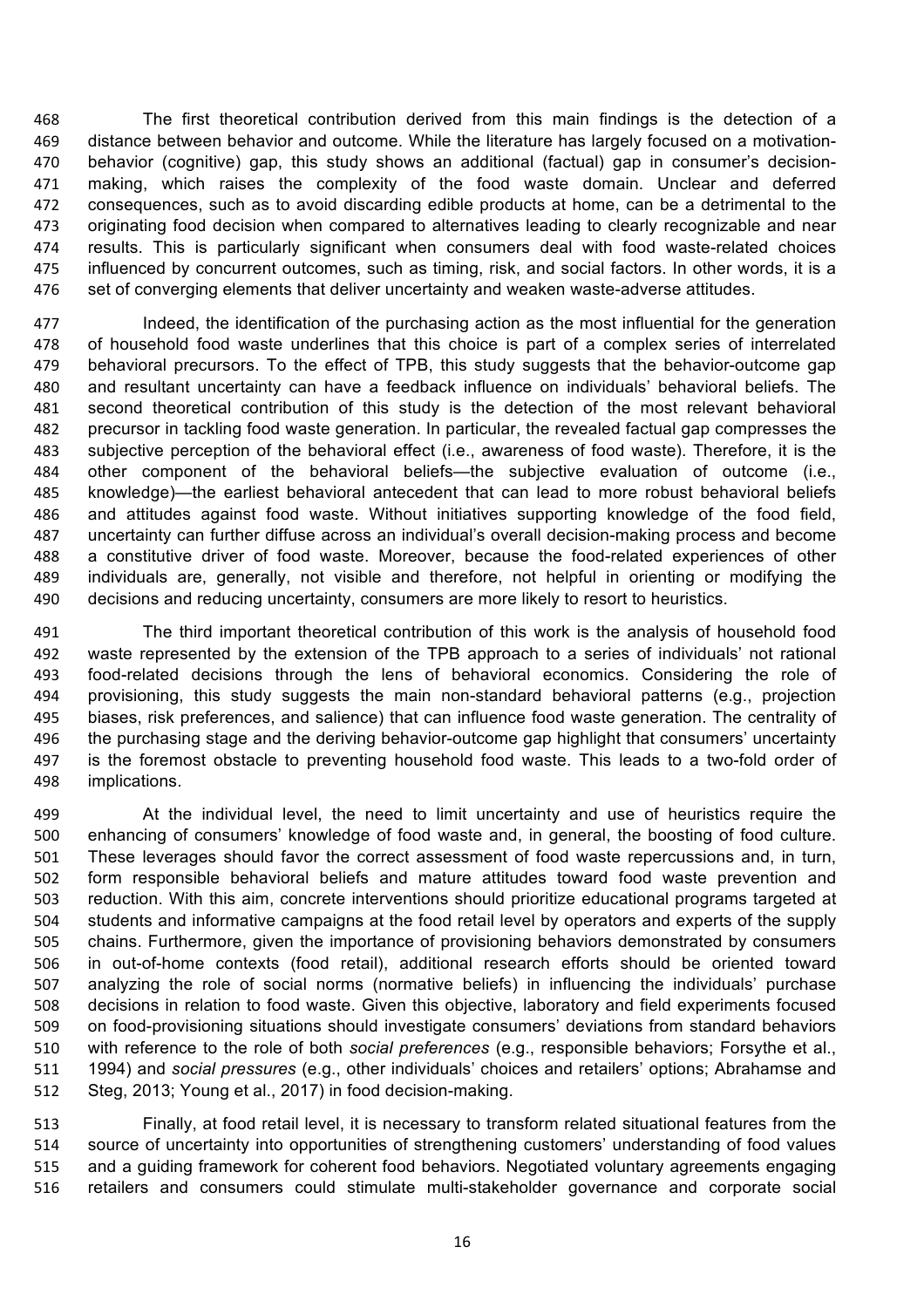- responsibility patterns. They could also represent the structural condition to favor sustainable food
- purchasing choices and joint solutions to address household food waste.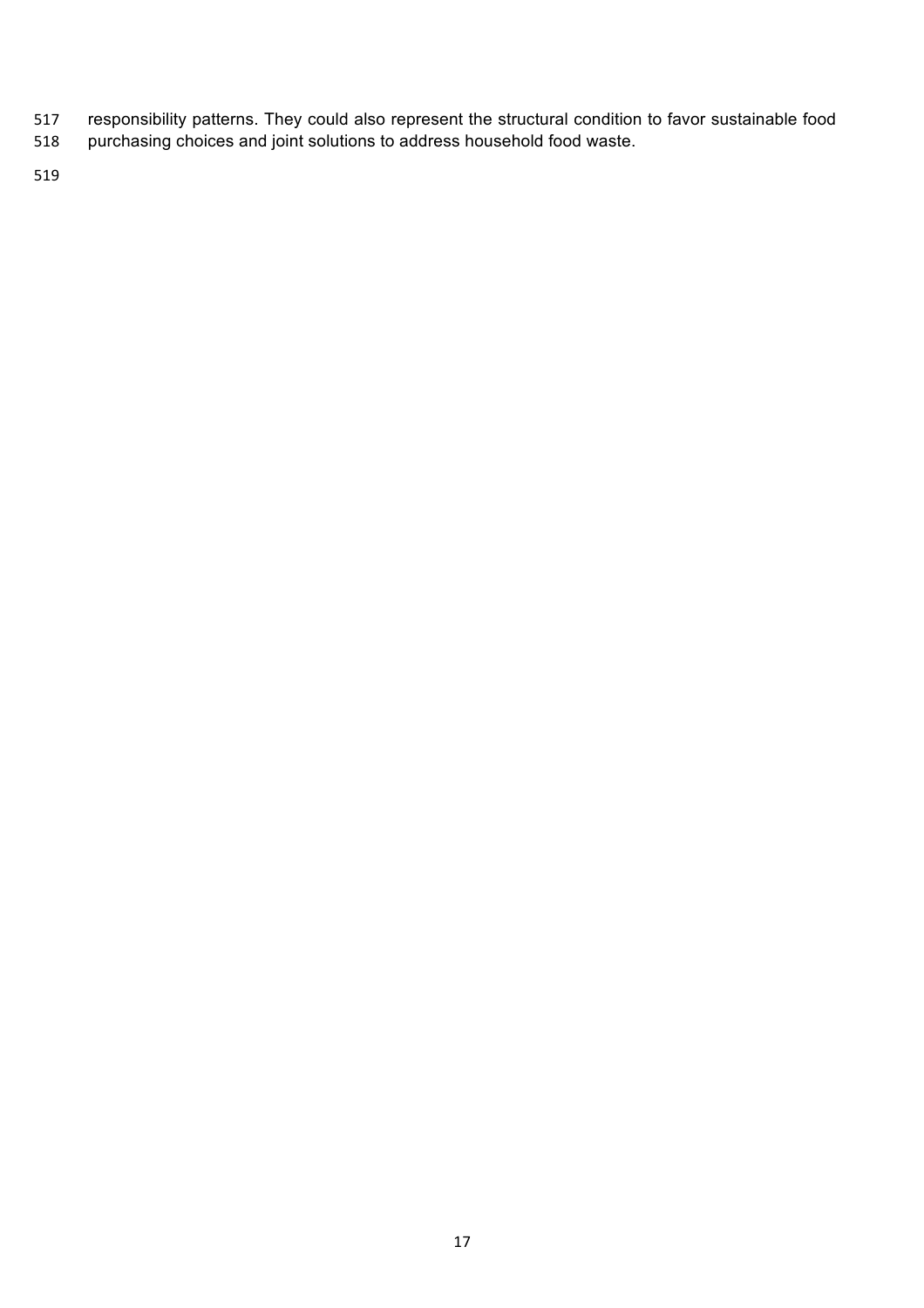#### **References**

 Abrahamse, W., and Steg, L., 2013. Social influence approaches to encourage resource conservation: a meta-analysis. *Global Environ. Change*, 23, 1773-1785, http://dx.doi.org/10.1016/j.gloenvcha.2013.07.029.

- Ajzen, I., 1991. The theory of planned behavior. *Organizational Behavior and Human Decision Processes*, 50(2), 179–211.
- Ajzen, I., 2015. Consumer attitudes and behavior: the theory of planned behavior applied to food consumption decisions. *Rivista di Economia Agraria*, (LXX) 2, 121-138, http://dx.doi.org/10.13128/REA-18003.
- Aschemann-Witzel, J., Jensen, J.H., Jensen, M.H., and Kulikovskaja, V., 2017. Key characteristics and success factors of supply chain initiatives tackling consumer-related food waste - A multiple case study. *Appetite*, 116, 246-258, http://dx.doi.org/10.1016/j.appet.2017.05.013.
- Borger, T., and Hattam, C., 2017. Motivations matter: Behavioural determinants of preferences for remote and unfamiliar environmental goods. *Ecological Economics*, 131, 64–74, http://dx.doi.org/10.1016/j.ecolecon.2016.08.021.
- Brook Lyndhurst, 2007. Food behaviour consumer research findings from the quantitative survey, WRAP-UK Briefing Paper.
- Canali, M., Amani, P., Aramyan, L., Gheoldus, M., Moates, G., Östergren, K., Silvennoinen, K., Waldron, K., Vittuari, M., 2017. Food Waste Drivers in Europe, from Identification to Possible Interventions. *Sustainability*, *9*(1), 37, http://www.mdpi.com/2071-1050/9/1/37.
- Diaz-Ruiz, R., Costa-Font, M., and Gil, J.M., 2018. Moving ahead from food-related behaviours: an alternative approach to understand household food waste generation. *Journal of Cleaner Production*, 172, 1140-1151, https://doi.org/10.1016/j.jclepro.2017.10.148.
- Evans, D., 2011. Blaming the consumer once again: the social and material contexts of everyday food waste practices in some English households. *Critical Public Health*, 21, 429–540, http://dx.doi.org/10.1080/09581596.2011.608797.
- Evans, D., 2012. Beyond the throwaway society: ordinary domestic practice and a sociological approach to household food waste. *Sociology*, 46, 41–56, http://dx.doi.org/10.1177/0038038511416150.
- FAO, 2001. *Global food waste and food losses*, http://www.fao.org/docrep/014/mb060e/mb060e.pdf.
- Farr-Wharton, G., Foth, M., and Hee-Jehong Choi, J., 2014. Identifying factors that promote consumer behaviours causing expired domestic food waste. *Journal of Consumer Behaviour*, 13, 393–402, https://doi.org/10.1002/cb.1488.
- Festinger, L., Riecken, H.W., and Schachter, S., 1956. *When Prophecy Fails: A Social and Psychological Study of a Modern Group that Predicted the Destruction of the World*. Minneapolis: University of Minnesota Press.
- Forsythe, R., Horowitz, J.L., Savin, N.E., and Sefton, M., 1994. Fairness in Simple Bargaining Experiments. *Games and Economic Behavior*, 6(3), 347-369, http://econpapers.repec.org/RePEc:eee:gamebe:v:6:y:1994:i:3:p:347-369.
- Frederick, S., Loewenstein, G., and O'Donoghue, T., 2002. Time Discounting and Time Preference: A Critical Review. *Journal of Economic Literature*, 40(2), 351-401,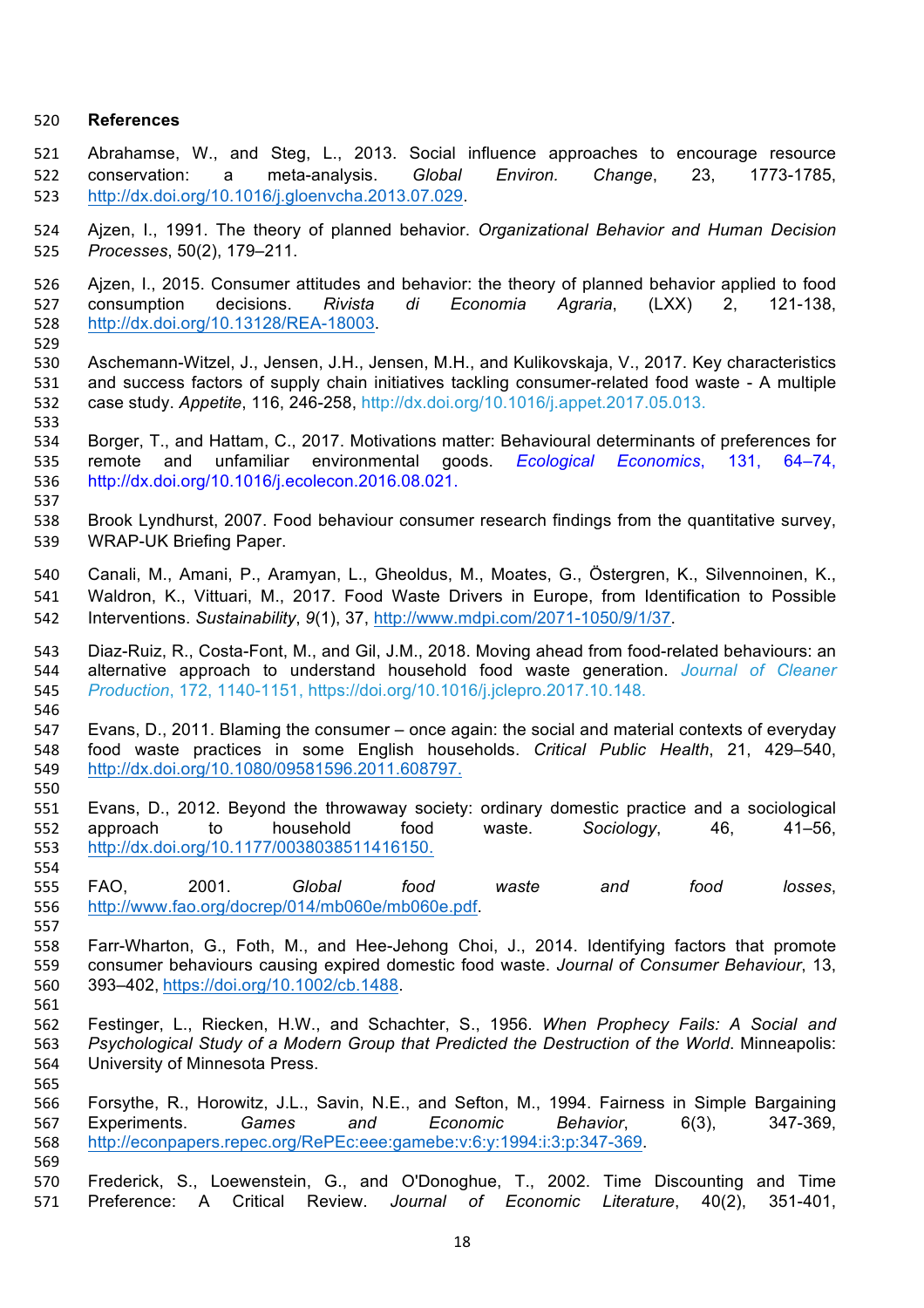http://EconPapers.repec.org/RePEc:aea:jeclit:v:40:y:2002:i:2:p:351-401.

- Gerasimou, G., 2016. Asymmetric dominance, deferral, and status quo bias in a behavioral model of choice. *Theory and Decision*, 80, 295-312, https://link.springer.com/article/10.1007/s11238-015- 9499-7.
- Gjerres, M., and Gaiani, S., 2013. Household food waste in Nordic countries: Estimations and ethical implications. *Etik i Praksis (Nord. J. Appl. Ethics)*, 7, 6–23, http://dx.doi.org/10.5324/eip.v7i1.1786.
- Graham-Rowe, E., Jessop, D.C., and Sparks, P., 2014. Identifying motivations and barriers to minimising household food waste. *Resources, Conservation and Recycling*, 84, 15-23, http://dx.doi.org/10.1016/j.resconrec.2013.12.005.
- Graham-Rowe, E., Jessop, D.C., and Sparks, P., 2015. Predicting household food waste reduction using an extended theory of planned behaviour. *Resources, Conservation and Recycling*, 101, 194-202, http://dx.doi.org/10.1016/j.resconrec.2015.05.020.
- Griffin, M., Sobal, J., and Lyson, T.A., 2009. An analysis of a community food waste stream. *Agriculture and Human Values*, 26(1–2), 67–81, https://link.springer.com/article/10.1007%2Fs10460-008-9178-1.
- Gunders, D., 2012. Wasted: How America Is Losing Up to 40 Percent of Its Food from Farm to Fork to Landfill Getting food, Natural Resources Defence Council, Issue paper IP 12-06-B.
- Gustavsson, J., Cederberg, C., Sonesson, U., van Otterdijk, R., and Meybeck, A., 2011. *Global Food Losses and Food Waste - extent, causes and prevention*. FAO, Rome.
- Hebrok, M., and Boks, C., 2017. Household food waste: Drivers and potential intervention points for design - An extensive review. *Journal of Cleaner Production*, 151, 380-392, http://dx.doi.org/10.1016/j.jclepro.2017.03.069.
- van Holsteijn, F., and Kemna, R., 2018. Minimizing food waste by improving storing conditions in household refrigerators. *Resources, Conservation & Recycling*, 128, 25-31, http://dx.doi.org/10.1016/j.resconrec.2017.09.012.
- van der Horst, K., 2012. Overcoming picky eating. Eating enjoyment as a central aspect of children's eating behaviors. *Appetite*, 58, 567-574, https://doi.org/10.1016/j.appet.2011.12.019.
- Hosmer, D.W., Lemeshow, S., and Sturdivant, R.X., 2013. *Applied Logistic Regression*. Ed. Wiley, New York.
- Kahneman, D., and Tversky, A., 1979. "Prospect Theory: An Analysis of Decision under Risk". *Econometrica*, 47(2), 263-91,
- http://econpapers.repec.org/RePEc:ecm:emetrp:v:47:y:1979:i:2:p:263-91.
- Kahneman, D., Knetsch, J.L., and Thaler, R.H., 1991. Anomalies: The Endowment Effect, Loss Aversion, and Status Quo Bias. *Journal of Economic Perspectives*, 5(1) 193-206, https://www.aeaweb.org/articles?id=10.1257/jep.5.1.193.
- Kiesling, E., Günther, M., Stummer, C., and Wakolbinger, L.M., 2012. Agent-based simulation of innovation diffusion: a review. *CEJOR*, 20(2), 183–230, http://dx.doi.org/10.1007/s10100-011- 0210-y.
- Kriflik, L.S., and Yeatman, H., 2005. Food scares and sustainability: A consumer perspective. *Health Risk Soc*., 7, 11–24, http://dx.doi.org/10.1080/13698570500042439.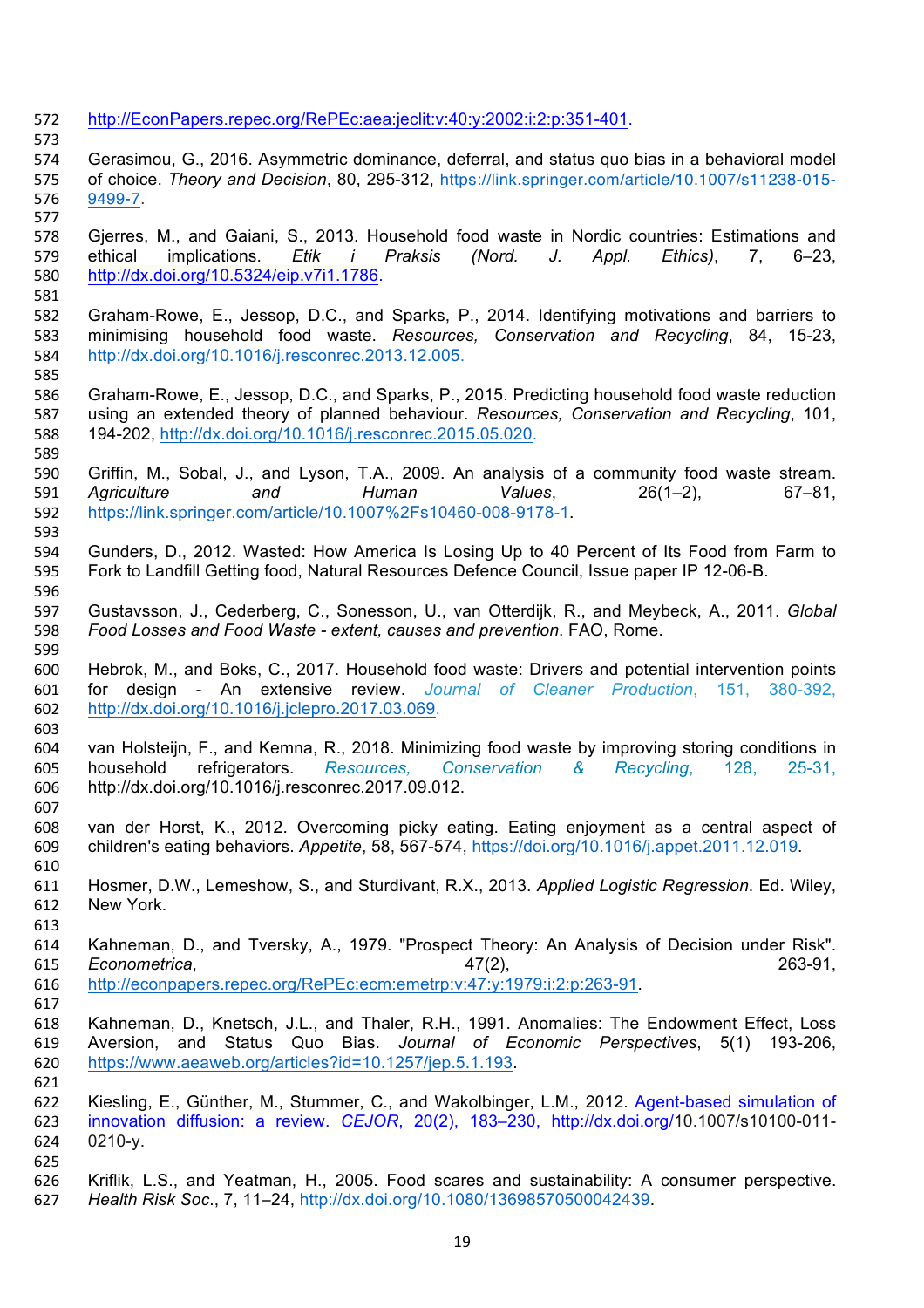Lapinski, M.K., and Rimal, R.N., 2005. An explication of social norms. *Communication Theory*, 15, 127–147, http://onlinelibrary.wiley.com/doi/10.1111/j.1468-2885.2005.tb00329.x/abstract.

 Lee, K.C.L., 2018. Grocery shopping, food waste, and the retail landscape of cities: The case of Seoul. *Journal of Cleaner Production*, 172, 325-334, https://doi.org/10.1016/j.jclepro.2017.10.085.

 Loewenstein, G., 1996. Out of control: Visceral influences on behavior. *Organizational behavior and human decision processes*, 65, 272–292, https://www.andrew.cmu.edu/user/gl20/GeorgeLoewenstein/Papers\_files/pdf/Outofcontrol.pdf.

- Mondéjar-Jiménez, J.-A., Ferrari, G., Secondi, L., and Principato, L., 2016. From the table to waste: An exploratory study on behaviour towards food waste of Spanish and Italian youths. *Journal of Cleaner Production*, 138, 8-18, http://dx.doi.org/10.1016/j.jclepro.2016.06.018.
- Mueller, R.O., 1996. *Basic Principles of Structural Equation Modeling*. Ed. Springer, New York.
- Neff, R.A., Spiker, M.L., and Truant, P.L., 2015. Wasted Food: U.S. Consumers' Reported Awareness, Attitudes, and behaviors. *PLoS ONE*, 10 (6), http://journals.plos.org/plosone/article?id=10.1371/journal.pone.0127881.
- Parfitt, J., Barthel, M., and MacNaughton, S., 2010. Food waste within food supply chains: Quantification and potential for change to 2050, *Philosophical Transactions of the Royal Society B - Biological Sciences*, 365 (1554), 3065-3081, http://dx.doi.org/10.1098/rstb.2010.0126.
- Parizeau, K., von Massow, M., and Martin, R., 2015. Household-level dynamics of food waste production and related beliefs, attitudes, and behaviours in Guelph, Ontario. *Waste Management*, 35, 207-217, https://doi.org/10.1016/j.wasman.2014.09.019.
- Peterson, B., and Harrell, F.E., 1990. Partial Proportional Odds Models for Ordinal Response Variables. *Journal of the Royal Statistical Society*, Series C (Applied Statistics), 39(2), 205-217.
- Ponis. S.T., Papanikolau, P.-A., Katimertzoglou, P., Ntalla, A.C., and Xenos, K.I., 2017. Household food waste in Greece: A questionnaire survey. *Journal of Cleaner Production*, 149, 1268-1277, http://dx.doi.org/10.1016/j.jclepro.2017.02.165.
- Quested, T.E., Marsh, E., Stunell, D., and Parry, A.D., 2013. Spaghetti soup: The complex world of food waste behaviours. *Resources, Conservation and Recycling*, 79, 43-51, http://dx.doi.org/10.1016/j.resconrec.2013.04.011.
- Read, D., and van Leeuwen, B., 1998. Predicting Hunger: The Effects of Appetite and Delay on Choice. *Organizational Behavior and Human Decision Processes*, 76(2), 189-205, http://econpapers.repec.org/RePEc:eee:jobhdp:v:76:y:1998:i:2:p:189-205.
- Russell, S.V., Young, C.W., Unsworth, K.L., and Robinson, C., 2017. Bringing habits and emotions into food waste behavior. *Resources, Conservation & Recycling*, 125, 107–114, http://dx.doi.org/10.1016/j.resconrec.2017.06.007.
- Schluter, M., Baeza, A., Dressler, G., Frank, K., Groeneveld, J., Jager, W., Janssen, M.A., McAllister, M.M.J., Muller, B., Orach, K., Schwarz, N., and Wijermans, N., 2017. A framework for mapping and comparing behavioral theories in models of social-ecological systems. *Ecological Economics*, 131, 21–35, http://dx.doi.org/10.1016/j.ecolecon.2016.08.008.
- Setti, M., Falasconi, L., Segrè, A., Cusano, I., and Vittuari, M., 2016. Italian consumers' income and food waste behavior. *British Food Journal*, 118(7), 1731-1746, http://dx.doi.org/10.1108/BFJ-11-2015-0427.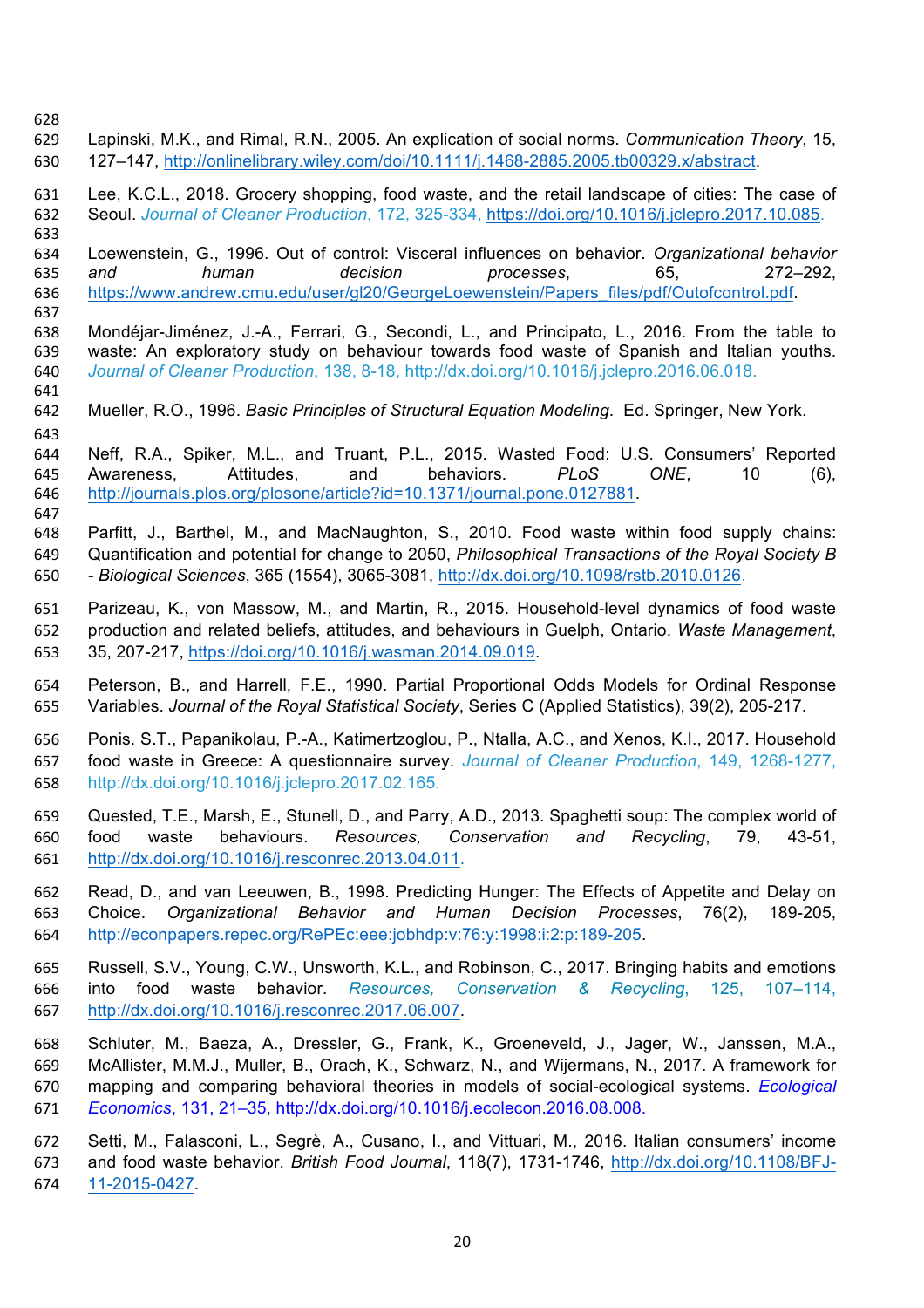- Stancu, V., Haugaard, P., and Lähteenmäki, L., 2016. Determinants of consumer food waste behaviour: Two routes to food waste. *Appetite*, 96, 7-17, http://dx.doi.org/10.1016/j.appet.2015.08.025.
- Stefan, V., van Herpen, E., Tudoran, A.A., and Lähteenmäki, L., 2013. Avoiding food waste by Romanian consumers: The importance of planning and shopping routines. *Food Quality and Preference*, 28, 375-381, http://dx.doi.org/10.1016/j.foodqual.2012.11.001.
- Stenmarck, A., Jensen, C., Quested, T., and Moates, G., 2016. *Estimates of European food waste levels*, FUSIONS project, ISBN: 978-91-88319-01-2.
- Stephen, H., and Loewenstein, G., 1991. Time Inconsistent Preferences and Consumer Self Control. *Journal of Consumer Research*, 17, 492-506, http://econpapers.repec.org/RePEc:oup:jconrs:v:17:y:1991:i:4:p:492-507.
- Stern, P.C., Dietz, T., Abel, T., Guagnano, G.A., and Kalof, L., 1999. A value-belief-norm theory of support for social movements: the case of environmentalism. *Human Ecology Review*, 6(2), 81-97, http://citeseerx.ist.psu.edu/viewdoc/download?doi=10.1.1.195.5410&rep=rep1&type=pdf.
- Thøgersen, J., 2014. The mediated influences of perceived norms on pro-environmental behavior. Revue D'Economie Politique 124 (2), 179–193, https://www.cairn.info/revue-d-economie-politique-2014-2-page-179.htm.
- Ventour, L., 2008. *The Food We Waste*. WRAP, Banbury/Oxon.
- Vermeir, I., and Verbeke, W., 2006. Sustainable food consumption: exploring the consumer "attitude-behavioral intention" gap. *Journal of Agricultural and Environmental Ethics*, 19(2), 169– 194, https://link.springer.com/article/10.1007/s10806-005-5485-3.
- Verplanken, B., Aarts, H., van Knippenberg, A., and Moonen, A., 1998. Habit versus planned behaviour: a field experiment. *Br. J. Soc. Psychol*., 37 (1), 111–128, http://dx.doi.org/10.1111/j.2044-8309.1998.tb01160.x.
- Verplanken, B., and Orbell, S., 2003. Reflections on past behavior: a self-report index of habit strength. *Journal of Applied Social Psychology*, 33(6), 1313-1330, http://dx.doi.org/10.1111/j.1559- 1816.2003.tb01951.x.
- Visschers, V.H.M., Wickli, N., and Siegrist, M., 2016. Sorting out food waste behaviour: A survey on the motivators and barriers of self-reported amounts of food waste in households. *Journal of Environmental Psychology*, 45, 66-78, http://dx.doi.org/10.1016/j.jenvp.2015.11.007.
- Watson, M., and Meah, A., 2013. Food, waste and safety: Negotiating conflicting social anxieties into the practices of domestic provisioning. *The Sociological Review*, 60, 102-120, http://dx.doi.org/10.1111/1467-954x.12040.
- WRAP, 2011. S*ustainable food – written evidence*. House of Commons Environmental Audit Committee – Publications SF31, http://www.publications.parliament.uk/pa/cm201011/cmselect/cmenvaud/writev/food/m31.htm.
- WRAP, 2014. *Household food and drink waste: A people focus*. Banbury, UK, ISBN 978-1-84405- 470-1.
- Wright, S., 1934. The method of path coefficients. *Annals of Mathematical Statistics*, 5(3), 161-215.
- Young, W., Russell, S.V., Robinson, C.A., and Barkemeyer, R., 2017. Can social media be a tool
- for reducing consumers' food waste? A behaviour change experiment by a UK retailer. *Resources,*
- *Conservation and Recycling*, 117, 195–203, http://dx.doi.org/10.1016/j.resconrec.2016.10.016.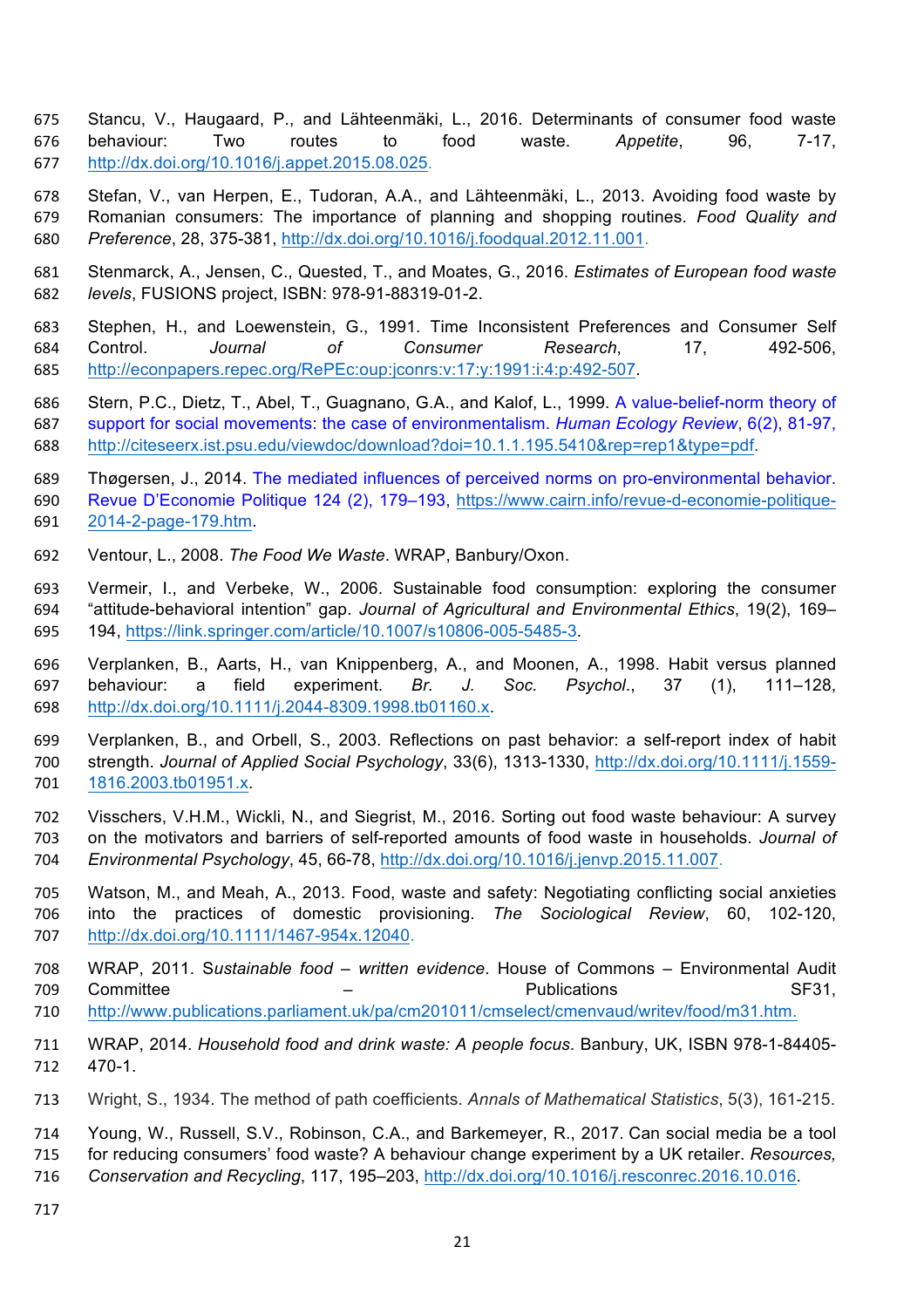#### 718 **Appendix**

 Residents in Italy aged between 18 and 74 years represent the concerned population. The parameters of this population refer to four study domains (i.e., national territory, five geographical areas, geographical regions, and municipal typologies in their effect on socioeconomic and demographic characteristics).

723 The population has been partitioned into four strata: age, gender, macro-area (Nielsen) of 724 residence, and qualification. All the strata's parameters are conform to ISTAT's categories (the 725 National Institute for Statistics).

726 The surveyed sample has been derived from a panel of 60,000 individuals—components have 727 been recruited by means of online and phone sourcing techniques—and selected through stratified 728 random sampling. Finally, a post-stratification survey weighting has been adopted.

- 729
- 730
- 731

#### 732 (Tables  $6 - 14$ )

- 733
- 

734 **Table 6.** Distal explanatory variables (number and % of respondents).

| <b>Distal variable</b>        | <b>Value</b>        | <b>Tot</b>   | $\frac{9}{6}$  |
|-------------------------------|---------------------|--------------|----------------|
| <b>Macro region</b>           | North-West          | 1,289        | 27.3%          |
|                               | North-East          | 896          | 19.0%          |
|                               | Center              | 919          | 19.5%          |
|                               | South               | 1,079        | 22.8%          |
|                               | Islands             | 543          | 11.5%          |
| <b>Household size</b>         | 1                   | 516          | 10.9%          |
|                               | $\overline{2}$      | 1,365        | 28.9%          |
|                               | 3                   | 1,260        | 26.7%          |
|                               | 4                   | 1,202        | 25.4%          |
|                               | >4                  | 383          | 8.1%           |
| <b>Perception of monetary</b> | <b>Feeling Poor</b> | 306          | 6.5%           |
| wealth                        | Many                | 677          | 14.3%          |
|                               | <b>Difficulties</b> |              |                |
|                               | Some                | 1,959        | 41.5%          |
|                               | <b>Difficulties</b> |              |                |
|                               | Safely              | 1,784        | 37.8%          |
| <b>Education level</b>        | Primary /           | 964          | 20.4%          |
|                               | middle school       |              |                |
|                               | High school         | 2,551        | 54.0%          |
|                               | Master degree       | 968          | 20.5%          |
|                               | PHD                 | 243          | 5.1%           |
| <b>Yearly respondents</b>     | 2013                | 1,706        | 36.1%          |
|                               | 2014                | 1,518        | 32.1%          |
|                               | 2015                | 1,502        | 31.8%          |
| Gender                        | Male                | 2,286        | 48.4%          |
|                               | Female              | 2,440        | 51.6%          |
| Age                           | 18-34               | 1,262        | 26.7%          |
|                               | 35-64<br>$65+$      | 2,541<br>923 | 53.8%<br>19.5% |
|                               |                     |              |                |

735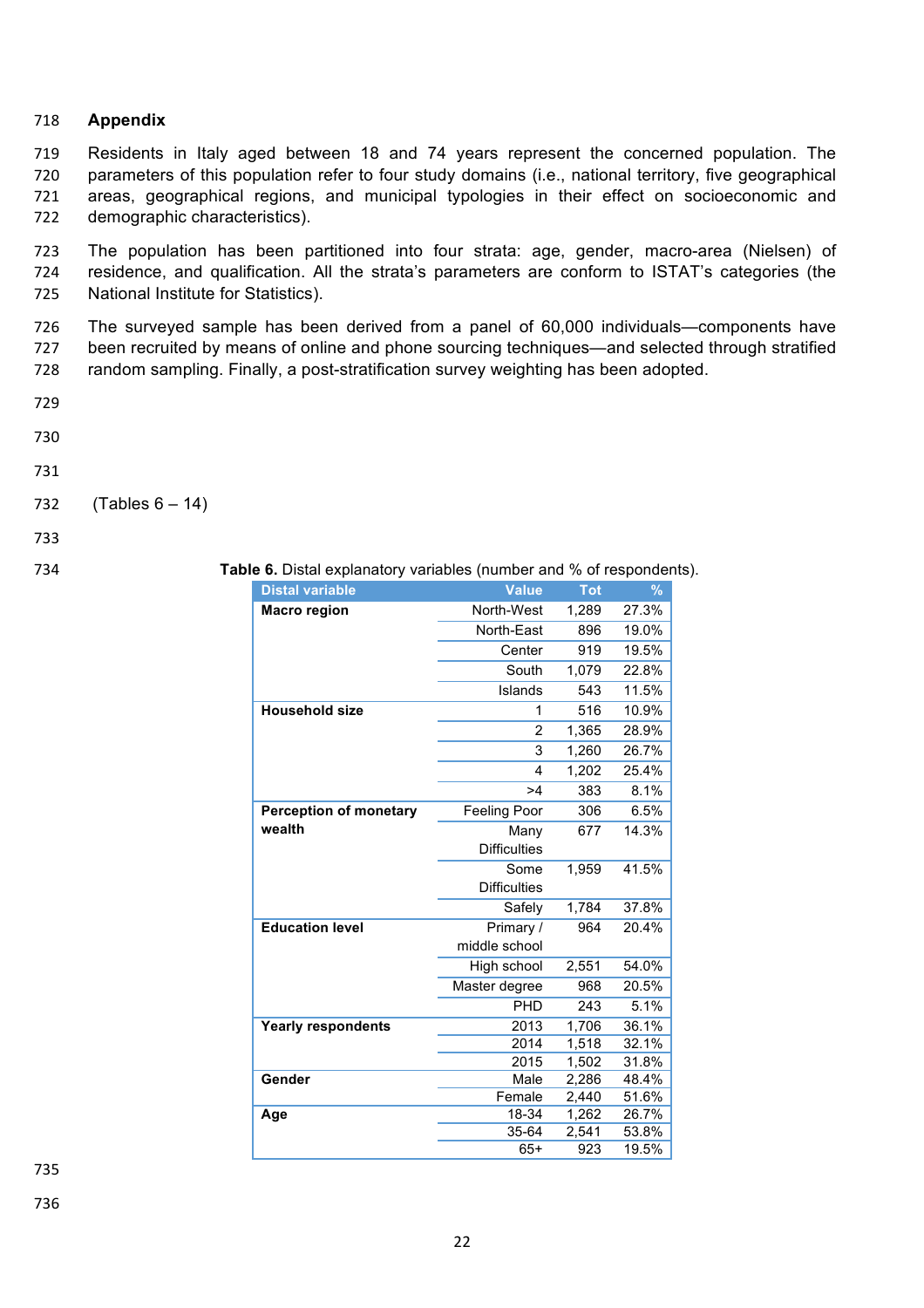737 **Table 7.** "Planning/Purchasing" phase: proximal explanatory variables (number and % of respondents).

| <b>Proximal variable</b>      | <b>Value</b>             | <b>Tot</b> | $\frac{9}{6}$ |
|-------------------------------|--------------------------|------------|---------------|
| Use of shopping list          | Never                    | 396        | 8.4%          |
|                               | Sometimes                | 1,933      | 40.9%         |
|                               | Often                    | 2,397      | 50.7%         |
| <b>Frequency of food</b>      | Every 15 days or         | 274        | 5.8%          |
| shopping                      | more                     |            |               |
|                               | 1 time per week          | 1,456      | 30.8%         |
|                               | 2/3 times per week       | 1,707      | 36.1%         |
|                               | Every 2 days             | 582        | 12.3%         |
|                               | Every day                | 707        | 15.0%         |
| Weekly household food         | $0 - 50 \in$             | 544        | 11.5%         |
| expenditure                   | 50 - 100 €               | 2,012      | 42.6%         |
|                               | 100 - 200 €              | 1,556      | 32.9%         |
|                               | 200 - 300 €              | 320        | 6.8%          |
|                               | More than 300 $\epsilon$ | 91         | 1.9%          |
|                               | <b>MISSING</b>           | 203        | 4.3%          |
| Frequency of non-             | Never                    | 369        | 7.8%          |
| seasonal products             | Rarely                   | 2,121      | 44.9%         |
| purchasing                    | Sometimes                | 1,941      | 41.1%         |
|                               | Often                    | 295        | 6.2%          |
| <b>Frequency of non-local</b> | Never                    | 351        | 7.4%          |
| food purchasing               | Rarely                   | 1,954      | 41.4%         |
|                               | Sometimes                | 2,081      | 44.0%         |
|                               | Often                    | 340        | 7.2%          |
| Person responsible for        | Different                | 1,022      | 21.6%         |
| shopping                      | Always the same          | 3,704      | 78.4%         |
| Take advantage of special     | Sometimes/Never          | 826        | 17.5%         |
| offers                        | Often                    | 2,107      | 44.6%         |
|                               | Always                   | 1,793      | 38.0%         |
| <b>Shopping strategy</b>      | Low cost                 | 281        | 6.0%          |
|                               | Pragmatic                | 3,232      | 68.4%         |
|                               | <b>High quality</b>      | 1,113      | 23.6%         |
|                               | <b>MISSING</b>           | 100        | 2.1%          |

739

740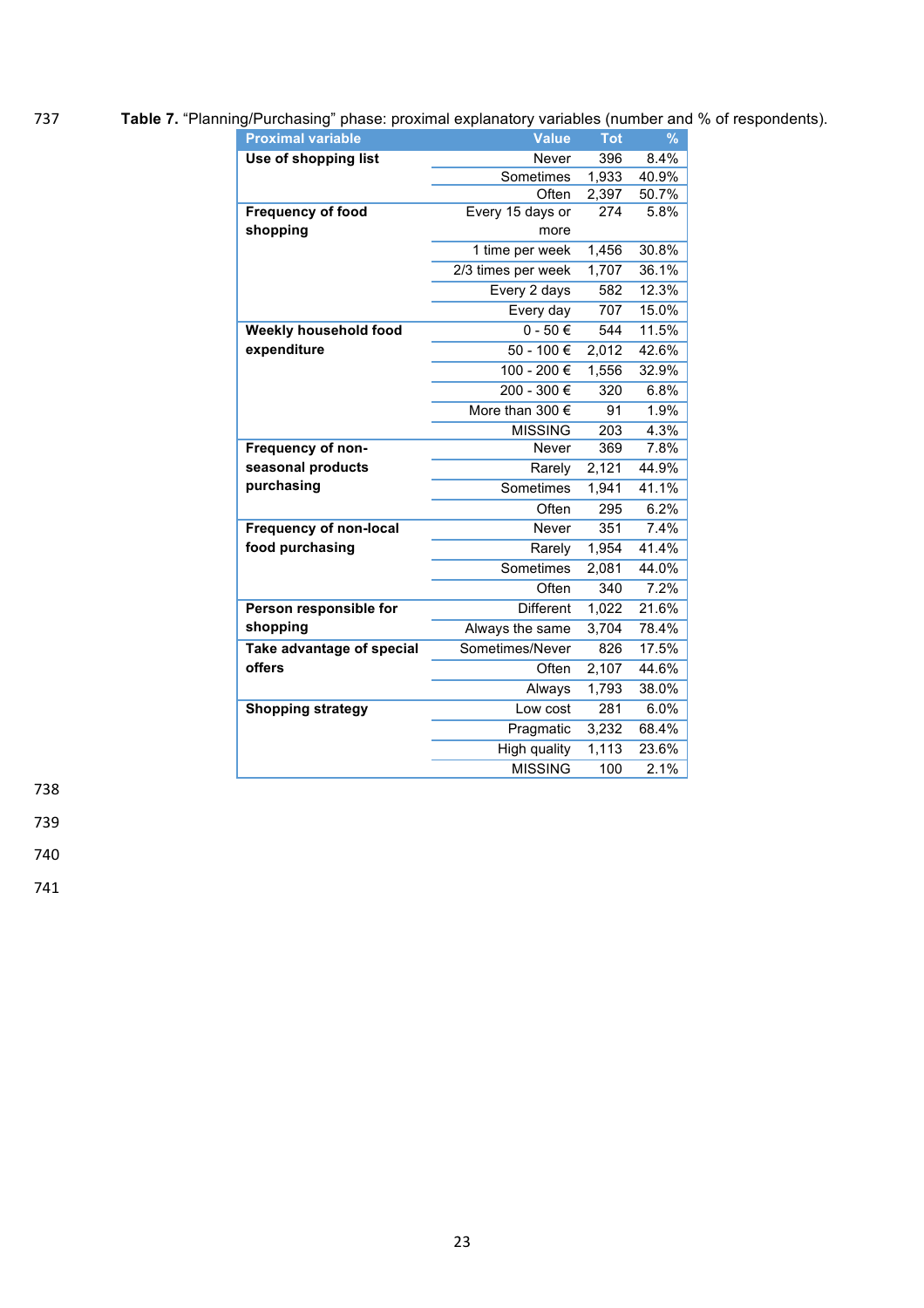**Table 8.** Frequency of waste per food category and year (number and % of respondents).

| <b>Table of Figurity</b> of maste per lood category and year filamper and 70 or respondente). |       |               |                  |              |                |
|-----------------------------------------------------------------------------------------------|-------|---------------|------------------|--------------|----------------|
| <b>Food category</b>                                                                          | Year  | <b>Never</b>  | <b>Sometimes</b> | <b>Often</b> | <b>Missing</b> |
| Fresh bread                                                                                   | Total | 2,895 (61.3%) | 1,327 (28.1%)    | 284 (6.0%)   | 220 (4.7%)     |
|                                                                                               | 2013  | 1,050 (61.6%) | 469 (27.5%)      | 76 (4.4%)    | 111 (6.5%)     |
|                                                                                               | 2014  | 976 (64.3%)   | 387 (25.5%)      | 109 (7.2%)   | 46 (3.0%)      |
|                                                                                               | 2015  | 869 (57.9%)   | 471 (31.4%)      | 99 (6.6%)    | 63 (4.2%)      |
| <b>Cheese</b>                                                                                 | Total | 2,929 (62.0%) | 1,502 (31.8%)    | 211 (4.5%)   | 84 (1.8%)      |
|                                                                                               | 2013  | 1,102 (64.6%) | 526 (30.8%)      | 56 (3.3%)    | 22 (1.3%)      |
|                                                                                               | 2014  | 962 (63.4%)   | 445 (29.3%)      | 79 (5.2%)    | 32 (2.1%)      |
|                                                                                               | 2015  | 865 (57.6%)   | 531 (35.3%)      | 76 (5.1%)    | $30(2.0\%)$    |
| <b>Fruits and</b>                                                                             | Total | 1,637 (34.6%) | 2,680 (56.7%)    | 382 (8.1%)   | 27 (0.6%)      |
| vegetables                                                                                    | 2013  | 642 (37.6%)   | 915 (53.6%)      | 142 (8.3%)   | $7(0.4\%)$     |
|                                                                                               | 2014  | 529 (34.9%)   | 860 (56.6%)      | 121 (8.0%)   | $8(0.5\%)$     |
|                                                                                               | 2015  | 466 (31.0%)   | 905 (60.3%)      | 119 (7.9%)   | 12 (0.8%)      |
| Milk and yoghurt                                                                              | Total | 2,967 (62.8%) | 1,402 (29.7%)    | 240 (5.1%)   | 117 (2.5%)     |
|                                                                                               | 2013  | 1,219 (71.5%) | 384 (22.5%)      | 72 (4.2%)    | $31(1.8\%)$    |
|                                                                                               | 2014  | 917 (60.4%)   | 468 (30.8%)      | 96 (6.3%)    | 37 (2.4%)      |
|                                                                                               | 2015  | 831 (55.3%)   | 550 (36.6%)      | 72 (4.8%)    | 49 (3.3%)      |
| Cold cuts                                                                                     | Total | 3,184 (67.4%) | 1,155 (24.4%)    | 199 (4.2%)   | 188 (4.0%)     |
|                                                                                               | 2013  | 1,197 (70.2%) | 378 (22.2%)      | 72 (4.2%)    | 59 (3.5%)      |
|                                                                                               | 2014  | 1,063 (70.0%) | 335 (22.1%)      | 64 (4.2%)    | 56 (3.7%)      |
|                                                                                               | 2015  | 924 (61.5%)   | 442 (29.4%)      | 63 (4.2%)    | 73 (4.9%)      |
| Eggs                                                                                          | Total | 3,391 (71.8%) | 1,046 (22.1%)    | 185 (3.9%)   | 104 (2.2%)     |
|                                                                                               | 2013  | 1,270 (74.4%) | 336 (19.7%)      | 68 (4.0%)    | 32 (1.9%)      |
|                                                                                               | 2014  | 1,093 (72.0%) | 336 (22.1%)      | 52 (3.4%)    | 37 (2.4%)      |
|                                                                                               | 2015  | 1,028 (68.4%) | 374 (24.9%)      | 65 (4.3%)    | 35(2.3%)       |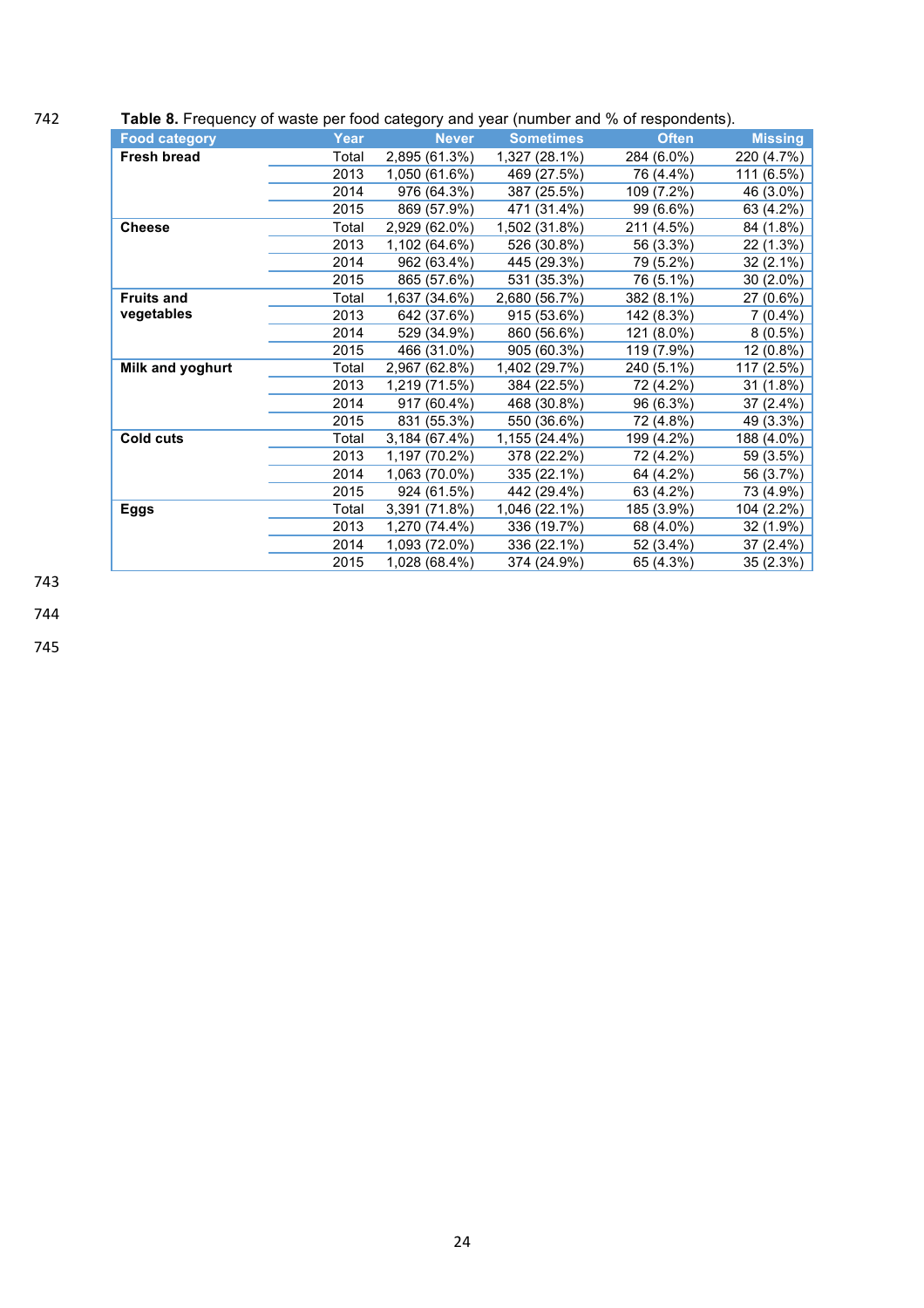| <b>Table 9.</b> Partial Proportional Odds Model: drivers of fresh bread waste.<br>746 |
|---------------------------------------------------------------------------------------|
|---------------------------------------------------------------------------------------|

| <b>Phase and distal</b>             | <b>Category</b>          | <b>Reference</b> | <b>Response level</b>        | <b>OR</b> | 95% CI          |
|-------------------------------------|--------------------------|------------------|------------------------------|-----------|-----------------|
| variable                            |                          | <b>Category</b>  |                              |           |                 |
| <b>Planning/Purchasing</b><br>phase | Yes                      | <b>No</b>        | <b>Both</b>                  | 2.62      | $(2.30 - 2.98)$ |
| <b>Storing phase</b>                | Yes                      | No               | Often vs.<br>Sometimes/Never | 0.80      | $(0.62 - 1.04)$ |
|                                     |                          |                  | Often/Sometimes<br>vs. Never | 1.15      | $(0.99 - 1.34)$ |
| <b>Preparing phase</b>              | Yes                      | No               | <b>Both</b>                  | 2.56      | $(2.16 - 3.04)$ |
| <b>Eating phase</b>                 | Yes                      | N <sub>o</sub>   | Both                         | 1.41      | $(1.03 - 1.94)$ |
| Gender                              | Female                   | Male             | <b>Both</b>                  | 0.85      | $(0.74 - 0.96)$ |
| <b>Macro region</b>                 | Center                   | North-West       | <b>Both</b>                  | 1.35      | $(1.12 - 1.64)$ |
|                                     | <b>Islands</b>           |                  | Both                         | 1.18      | $(0.94 - 1.48)$ |
|                                     | North-East               |                  | Both                         | 1.04      | $(0.86 - 1.27)$ |
|                                     | South                    |                  | <b>Both</b>                  | 1.45      | $(1.21 - 1.75)$ |
| <b>Household size</b>               | $\overline{2}$           | 1                | Both                         | 1.01      | $(0.79 - 1.29)$ |
|                                     | $\overline{3}$           |                  | Both                         | 1.28      | $(1.00 - 1.63)$ |
|                                     | 4                        |                  | Both                         | 1.36      | $(1.06 - 1.75)$ |
|                                     | >4                       |                  | <b>Both</b>                  | 1.38      | $(1.02 - 1.88)$ |
| <b>Perception of</b>                | <b>Many difficulties</b> | Feeling poor     | <b>Both</b>                  | 0.92      | $(0.68 - 1.24)$ |
| monetary wealth                     | Some difficulties        |                  | Both                         | 0.82      | $(0.62 - 1.09)$ |
|                                     | Safely                   |                  | <b>Both</b>                  | 1.14      | $(0.86 - 1.51)$ |
| <b>Education level</b>              | High school              | Primary /        | <b>Both</b>                  | 1.00      | $(0.84 - 1.2)$  |
|                                     | Master degree            | middle school    | <b>Both</b>                  | 1.21      | $(0.97 - 1.49)$ |
|                                     | PHD                      |                  | <b>Both</b>                  | 1.07      | $(0.78 - 1.47)$ |
| <b>Yearly respondents</b>           | 2014                     | 2013             | Often vs.<br>Sometimes/Never | 1.57      | $(1.16 - 2.14)$ |
|                                     |                          |                  | Often/Sometimes<br>vs. Never | 0.99      | $(0.84 - 1.15)$ |
|                                     | 2015                     |                  | Often vs.<br>Sometimes/Never | 1.41      | $(1.03 - 1.93)$ |
|                                     |                          |                  | Often/Sometimes<br>vs. Never | 1.24      | $(1.05 - 1.45)$ |
| Age                                 | $18 - 34$                | $35 - 64$        | Both                         | 1.07      | $(0.92 - 1.24)$ |
|                                     | $65+$                    |                  | <b>Both</b>                  | 0.69      | $(0.57 - 0.84)$ |

748 Bolded odds ratio parameters are statistically significant (0.05). 749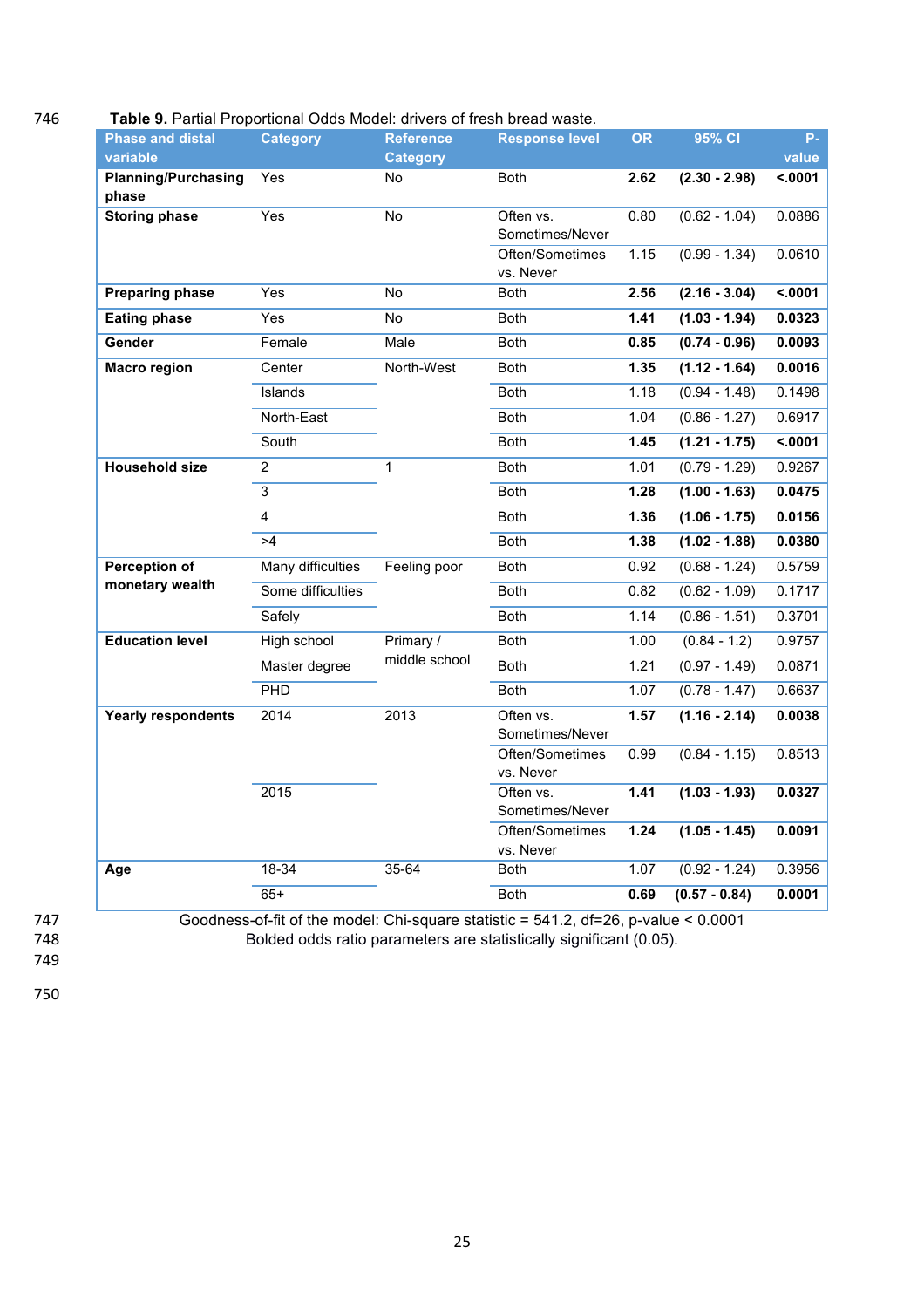| 751 | Table 10. Partial Proportional Odds Model: drivers of cheese waste. |
|-----|---------------------------------------------------------------------|
|     |                                                                     |

| <b>Table TV.</b> Failed FTOPORTORIAL OUGS MOUST. UITVETS OF CITCESS WAS IS. |                   |                  |                              |           |                 |         |
|-----------------------------------------------------------------------------|-------------------|------------------|------------------------------|-----------|-----------------|---------|
| <b>Phase and distal</b>                                                     | <b>Category</b>   | <b>Reference</b> | <b>Response level</b>        | <b>OR</b> | 95% CI          | P-      |
| variable                                                                    |                   | <b>Category</b>  |                              |           |                 | value   |
| <b>Planning/Purchasing</b><br>phase                                         | Yes               | No               | <b>Both</b>                  | 2.80      | $(2.46 - 3.18)$ | < .0001 |
| <b>Storing phase</b>                                                        | Yes               | N <sub>o</sub>   | Often vs.<br>Sometimes/Never | 0.55      | $(0.42 - 0.74)$ | 5.0001  |
|                                                                             |                   |                  | Often/Sometimes<br>vs. Never | 1.54      | $(1.33 - 1.78)$ | 5.0001  |
| <b>Preparing phase</b>                                                      | Yes               | <b>No</b>        | <b>Both</b>                  | 1.86      | $(1.57 - 2.22)$ | < .0001 |
| <b>Eating phase</b>                                                         | Yes               | <b>No</b>        | <b>Both</b>                  | 0.76      | $(0.54 - 1.07)$ | 0.1109  |
| Gender                                                                      | Female            | Male             | <b>Both</b>                  | 1.02      | $(0.90 - 1.16)$ | 0.7396  |
| <b>Macro region</b>                                                         | Center            | North-West       | <b>Both</b>                  | 1.14      | $(0.95 - 1.37)$ | 0.1556  |
|                                                                             | Islands           |                  | <b>Both</b>                  | 1.09      | $(0.87 - 1.36)$ | 0.4459  |
|                                                                             | North-East        |                  | <b>Both</b>                  | 0.96      | $(0.80 - 1.16)$ | 0.6976  |
|                                                                             | South             |                  | <b>Both</b>                  | 0.94      | $(0.79 - 1.13)$ | 0.5204  |
| <b>Household size</b>                                                       | $\overline{2}$    | 1                | <b>Both</b>                  | 0.80      | $(0.64 - 1.01)$ | 0.0589  |
|                                                                             | $\overline{3}$    |                  | <b>Both</b>                  | 1.16      | $(0.92 - 1.45)$ | 0.2138  |
|                                                                             | $\overline{4}$    |                  | <b>Both</b>                  | 1.04      | $(0.82 - 1.31)$ | 0.7759  |
|                                                                             | >4                |                  | <b>Both</b>                  | 1.16      | $(0.87 - 1.56)$ | 0.3178  |
| <b>Perception of</b>                                                        | Many difficulties | Feeling poor     | <b>Both</b>                  | 1.07      | $(0.78 - 1.46)$ | 0.6783  |
| monetary wealth                                                             | Some difficulties |                  | <b>Both</b>                  | 1.17      | $(0.88 - 1.56)$ | 0.2706  |
|                                                                             | Safely            |                  | <b>Both</b>                  | 1.38      | $(1.03 - 1.84)$ | 0.0291  |
| <b>Education level</b>                                                      | High school       | Primary /        | <b>Both</b>                  | 0.97      | $(0.82 - 1.16)$ | 0.7521  |
|                                                                             | Master degree     | middle school    | <b>Both</b>                  | 1.09      | $(0.88 - 1.34)$ | 0.4300  |
|                                                                             | PHD               |                  | <b>Both</b>                  | 1.14      | $(0.83 - 1.55)$ | 0.4209  |
| <b>Yearly respondents</b>                                                   | 2014              | 2013             | <b>Both</b>                  | 1.10      | $(0.95 - 1.29)$ | 0.2013  |
|                                                                             | 2015              |                  | <b>Both</b>                  | 1.34      | $(1.15 - 1.56)$ | 0.0002  |
| Age                                                                         | 18-34             | 35-64            | <b>Both</b>                  | 1.44      | $(1.24 - 1.66)$ | 5.0001  |
|                                                                             | $65+$             |                  | <b>Both</b>                  | 0.73      | $(0.61 - 0.87)$ | 0.0007  |

752 Goodness-of-fit of the model: Chi-square statistic = 524.4, df=24, p-value < 0.0001 753 Bolded odds ratio parameters are statistically significant (0.05).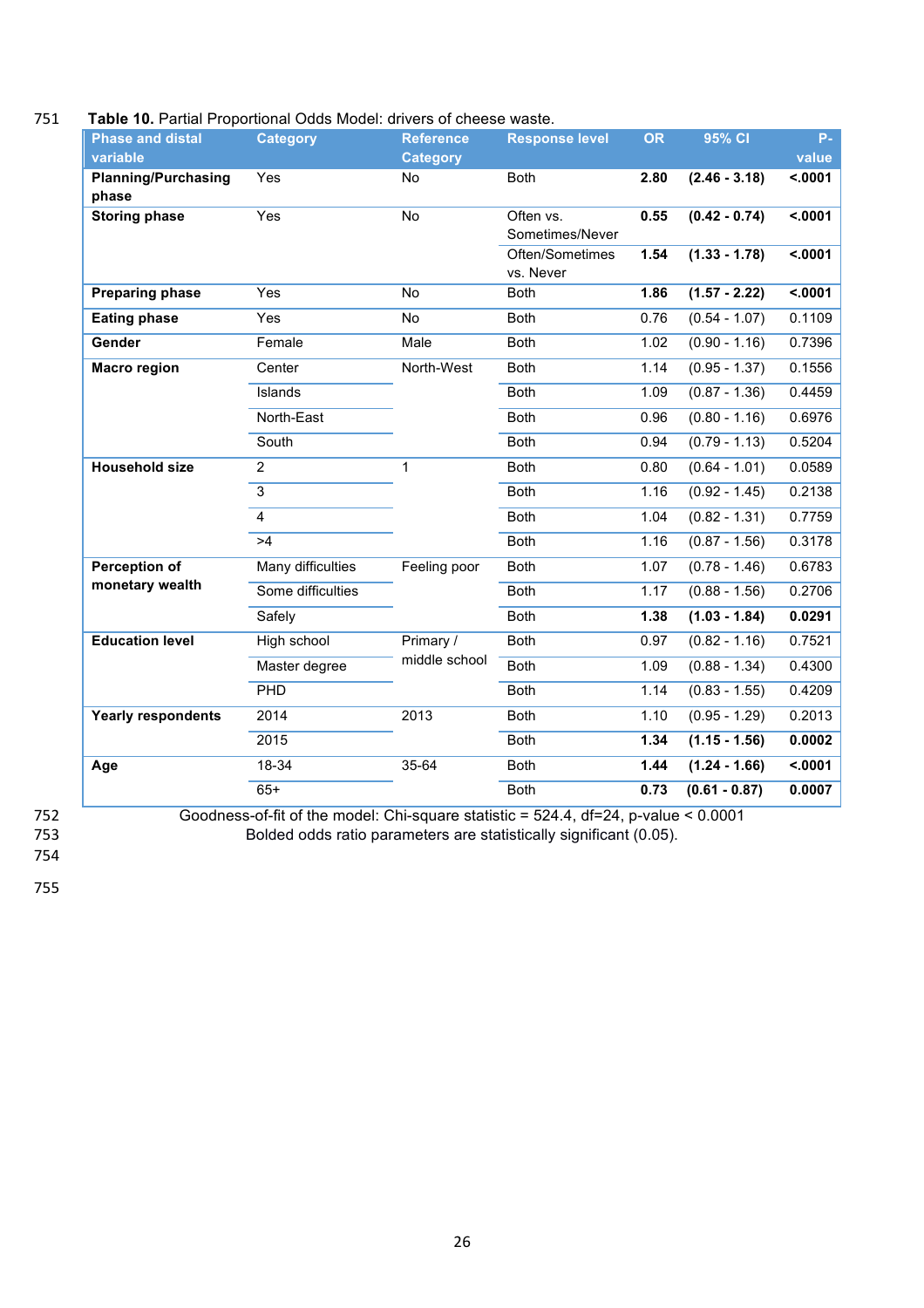| 756 | <b>Table 11.</b> Partial Proportional Odds Model: drivers of fruits and vegetables waste. |  |
|-----|-------------------------------------------------------------------------------------------|--|
|     |                                                                                           |  |

| <b>Phase and distal</b><br>variable | <b>Category</b>   | <b>Reference</b><br><b>Category</b> | <b>Response level</b>        | <b>OR</b> | 95% CI          | P-<br>value |
|-------------------------------------|-------------------|-------------------------------------|------------------------------|-----------|-----------------|-------------|
| <b>Planning/Purchasing</b><br>phase | Yes               | No                                  | <b>Both</b>                  | 3.19      | $(2.80 - 3.63)$ | < .0001     |
| <b>Storing phase</b>                | Yes               | No                                  | Often vs.<br>Sometimes/Never | 0.91      | $(0.72 - 1.15)$ | 0.4224      |
|                                     |                   |                                     | Often/Sometimes<br>vs. Never | 2.97      | $(2.57 - 3.44)$ | < .0001     |
| <b>Preparing phase</b>              | Yes               | <b>No</b>                           | <b>Both</b>                  | 1.81      | $(1.51 - 2.16)$ | < .0001     |
| <b>Eating phase</b>                 | Yes               | <b>No</b>                           | <b>Both</b>                  | 1.01      | $(0.74 - 1.39)$ | 0.9334      |
| Gender                              | Female            | Male                                | <b>Both</b>                  | 0.95      | $(0.84 - 1.07)$ | 0.3825      |
| <b>Macro region</b>                 | Center            | North-West                          | <b>Both</b>                  | 0.89      | $(0.75 - 1.06)$ | 0.1834      |
|                                     | Islands           |                                     | <b>Both</b>                  | 0.85      | $(0.69 - 1.05)$ | 0.1368      |
|                                     | North-East        |                                     | <b>Both</b>                  | 0.97      | $(0.81 - 1.15)$ | 0.6885      |
|                                     | South             |                                     | <b>Both</b>                  | 0.86      | $(0.72 - 1.02)$ | 0.0843      |
| <b>Household size</b>               | $\overline{2}$    | 1                                   | <b>Both</b>                  | 1.02      | $(0.83 - 1.26)$ | 0.8613      |
|                                     | 3                 |                                     | <b>Both</b>                  | 1.08      | $(0.87 - 1.34)$ | 0.4765      |
|                                     | $\overline{4}$    |                                     | <b>Both</b>                  | 1.14      | $(0.91 - 1.42)$ | 0.2574      |
|                                     | >4                |                                     | <b>Both</b>                  | 1.05      | $(0.79 - 1.39)$ | 0.7345      |
| Perception of                       | Many difficulties | Feeling poor                        | <b>Both</b>                  | 1.00      | $(0.76 - 1.33)$ | 0.9763      |
| monetary wealth                     | Some difficulties |                                     | <b>Both</b>                  | 1.06      | $(0.82 - 1.37)$ | 0.6627      |
|                                     | Safely            |                                     | <b>Both</b>                  | 1.22      | $(0.94 - 1.59)$ | 0.1340      |
| <b>Education level</b>              | High school       | Primary /                           | <b>Both</b>                  | 1.11      | $(0.95 - 1.30)$ | 0.2014      |
|                                     | Master degree     | middle school                       | <b>Both</b>                  | 1.27      | $(1.04 - 1.55)$ | 0.0204      |
|                                     | PHD               |                                     | <b>Both</b>                  | 1.42      | $(1.05 - 1.93)$ | 0.0221      |
| <b>Yearly respondents</b>           | 2014              | 2013                                | <b>Both</b>                  | 1.14      | $(0.99 - 1.32)$ | 0.0719      |
|                                     | 2015              |                                     | <b>Both</b>                  | 1.21      | $(1.05 - 1.40)$ | 0.0099      |
| Age                                 | 18-34             | 35-64                               | <b>Both</b>                  | 1.09      | $(0.94 - 1.25)$ | 0.2516      |
|                                     | $65+$             |                                     | <b>Both</b>                  | 0.75      | $(0.64 - 0.89)$ | 0.0009      |

757 Goodness-of-fit of the model: Chi-square statistic = 651.3, df=24, p-value < 0.0001 758 Bolded odds ratio parameters are statistically significant (0.05).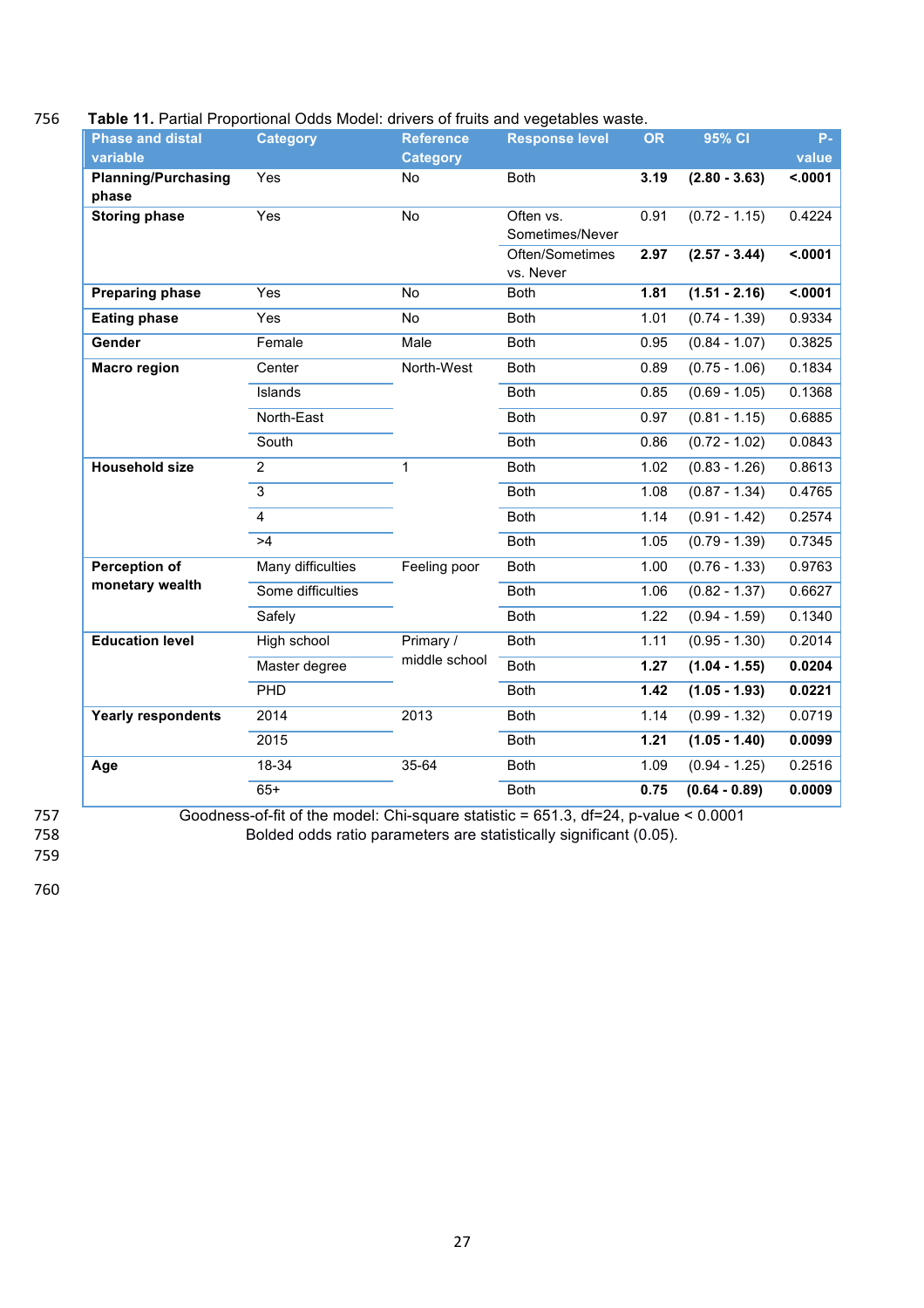| 761 |  | Table 12. Partial Proportional Odds Model: drivers of milk and yoghurt waste. |  |
|-----|--|-------------------------------------------------------------------------------|--|
|     |  |                                                                               |  |

| <b>Phase and distal</b>             | <b>Table 12.</b> Partial Proportional Odds Model. drivers of milk and yognum waste.<br><b>Category</b> | <b>Reference</b> | <b>Response level</b>        | <b>OR</b>         | 95% CI          | P-      |
|-------------------------------------|--------------------------------------------------------------------------------------------------------|------------------|------------------------------|-------------------|-----------------|---------|
| variable                            |                                                                                                        | <b>Category</b>  |                              |                   |                 | value   |
| <b>Planning/Purchasing</b><br>phase | Yes                                                                                                    | No               | <b>Both</b>                  | 2.59              | $(2.27 - 2.94)$ | 5.0001  |
| <b>Storing phase</b>                | Yes                                                                                                    | No               | Often vs.<br>Sometimes/Never | 0.65              | $(0.49 - 0.85)$ | 0.0019  |
|                                     |                                                                                                        |                  | Often/Sometimes<br>vs. Never | $\overline{1.30}$ | $(1.12 - 1.50)$ | 0.0006  |
| <b>Preparing phase</b>              | Yes                                                                                                    | No               | <b>Both</b>                  | 1.57              | $(1.32 - 1.87)$ | < .0001 |
| <b>Eating phase</b>                 | Yes                                                                                                    | No               | <b>Both</b>                  | 1.23              | $(0.89 - 1.69)$ | 0.2090  |
| Gender                              | Female                                                                                                 | Male             | <b>Both</b>                  | 0.91              | $(0.80 - 1.03)$ | 0.1461  |
| <b>Macro region</b>                 | Center                                                                                                 | North-West       | <b>Both</b>                  | 1.10              | $(0.92 - 1.33)$ | 0.2966  |
|                                     | Islands                                                                                                |                  | <b>Both</b>                  | 1.04              | $(0.83 - 1.30)$ | 0.7420  |
|                                     | North-East                                                                                             |                  | <b>Both</b>                  | 1.05              | $(0.87 - 1.27)$ | 0.5915  |
|                                     | South                                                                                                  |                  | <b>Both</b>                  | 1.15              | $(0.96 - 1.38)$ | 0.1278  |
| <b>Household size</b>               | $\overline{2}$                                                                                         | 1                | <b>Both</b>                  | 0.87              | $(0.69 - 1.10)$ | 0.2425  |
|                                     | $\overline{3}$                                                                                         |                  | <b>Both</b>                  | 1.17              | $(0.93 - 1.48)$ | 0.1899  |
|                                     | 4                                                                                                      |                  | <b>Both</b>                  | 1.27              | $(1.00 - 1.61)$ | 0.0545  |
|                                     | >4                                                                                                     |                  | <b>Both</b>                  | 1.17              | $(0.87 - 1.59)$ | 0.2960  |
| <b>Perception of</b>                | Many difficulties                                                                                      | Feeling poor     | <b>Both</b>                  | 0.99              | $(0.72 - 1.37)$ | 0.9446  |
| monetary wealth                     | Some difficulties                                                                                      |                  | <b>Both</b>                  | 1.20              | $(0.90 - 1.61)$ | 0.2192  |
|                                     | Safely                                                                                                 |                  | <b>Both</b>                  | 1.36              | $(1.01 - 1.83)$ | 0.0458  |
| <b>Education level</b>              | High school                                                                                            | Primary /        | <b>Both</b>                  | 1.10              | $(0.92 - 1.32)$ | 0.2905  |
|                                     | Master degree                                                                                          | middle school    | <b>Both</b>                  | 1.29              | $(1.04 - 1.59)$ | 0.0213  |
|                                     | PHD                                                                                                    |                  | <b>Both</b>                  | 1.47              | $(1.08 - 2.00)$ | 0.0154  |
| <b>Yearly respondents</b>           | 2014                                                                                                   | 2013             | Often vs.                    | 1.58              | $(1.15 - 2.17)$ | 0.0044  |
|                                     |                                                                                                        |                  | Sometimes/Never              |                   |                 |         |
|                                     |                                                                                                        |                  | Often/Sometimes<br>vs. Never | 1.76              | $(1.50 - 2.06)$ | 5.0001  |
|                                     | 2015                                                                                                   |                  | Often vs.<br>Sometimes/Never | 1.10              | $(0.79 - 1.54)$ | 0.5780  |
|                                     |                                                                                                        |                  | Often/Sometimes<br>vs. Never | 1.99              | $(1.70 - 2.33)$ | < .0001 |
| Age                                 | 18-34                                                                                                  | 35-64            | <b>Both</b>                  | 1.48              | $(1.28 - 1.71)$ | < .0001 |
|                                     | $65+$                                                                                                  |                  | Both                         | 0.71              | $(0.59 - 0.86)$ | 0.0004  |

762 Goodness-of-fit of the model: Chi-square statistic = 552.2, df=26, p-value < 0.0001 763 Bolded odds ratio parameters are statistically significant (0.05).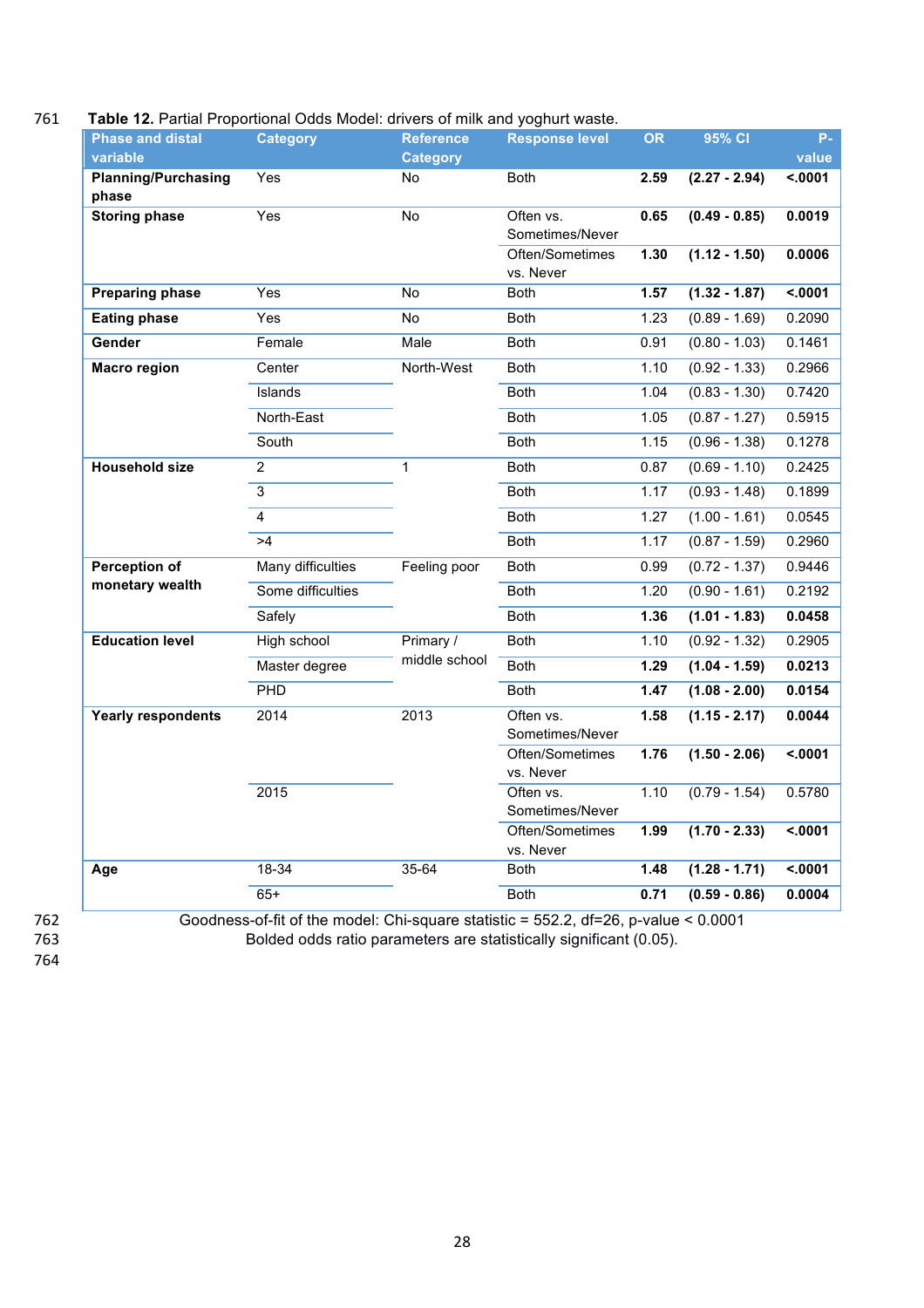| 765 |  |  | <b>Table 13.</b> Partial Proportional Odds Model: drivers of cold cuts waste. |  |
|-----|--|--|-------------------------------------------------------------------------------|--|
|-----|--|--|-------------------------------------------------------------------------------|--|

| <b>Phase and distal</b><br>variable | <b>Category</b>          | <b>Reference</b><br><b>Category</b> | <b>Response level</b>        | <b>OR</b>       | 95% CI          |        |
|-------------------------------------|--------------------------|-------------------------------------|------------------------------|-----------------|-----------------|--------|
| <b>Planning/Purchasing</b><br>phase | Yes                      | No                                  | <b>Both</b>                  | 2.81            | $(2.45 - 3.22)$ |        |
| <b>Storing phase</b>                | Yes                      | No                                  | Often vs.<br>Sometimes/Never | 0.53            | $(0.40 - 0.72)$ |        |
|                                     |                          |                                     | Often/Sometimes<br>vs. Never | 1.32            | $(1.13 - 1.54)$ | 0.0006 |
| <b>Preparing phase</b>              | Yes                      | No                                  | <b>Both</b>                  | 2.05            | $(1.72 - 2.45)$ |        |
| <b>Eating phase</b>                 | Yes                      | No                                  | <b>Both</b>                  | 1.29            | $(0.92 - 1.81)$ | 0.1422 |
| Gender                              | Female                   | Male                                | <b>Both</b>                  | 1.03            | $(0.90 - 1.18)$ | 0.6852 |
| <b>Macro region</b>                 | Center                   | North-West                          | <b>Both</b>                  | 1.35            | $(1.10 - 1.65)$ | 0.0034 |
|                                     | Islands                  |                                     | <b>Both</b>                  | 1.92            | $(1.53 - 2.42)$ |        |
|                                     | North-East               |                                     | <b>Both</b>                  | 0.96            | $(0.78 - 1.18)$ | 0.6697 |
|                                     | South                    |                                     | <b>Both</b>                  | 1.47            | $(1.21 - 1.78)$ | 0.0001 |
| <b>Household size</b>               | $\overline{2}$           | $\mathbf{1}$                        | Often vs.<br>Sometimes/Never | 0.60            | $(0.35 - 1.03)$ | 0.0632 |
|                                     |                          |                                     | Often/Sometimes<br>vs. Never | 0.98            | $(0.75 - 1.27)$ | 0.8779 |
|                                     | $\overline{3}$           |                                     | Often vs.<br>Sometimes/Never | 1.05            | $(0.64 - 1.73)$ | 0.8553 |
|                                     |                          |                                     | Often/Sometimes<br>vs. Never | 1.29            | $(1.00 - 1.68)$ | 0.0546 |
|                                     | $\overline{4}$           | Often vs.<br>Sometimes/Never        | 1.00                         | $(0.61 - 1.66)$ | 0.9954          |        |
|                                     |                          |                                     | Often/Sometimes<br>vs. Never | 1.43            | $(1.10 - 1.87)$ |        |
|                                     | >4                       |                                     | Often vs.<br>Sometimes/Never | 0.66            | $(0.32 - 1.35)$ | 0.2527 |
|                                     |                          |                                     | Often/Sometimes<br>vs. Never | 1.72            | $(1.25 - 2.38)$ | 0.0010 |
| <b>Perception of</b>                | <b>Many difficulties</b> | Feeling poor                        | Both                         | 1.07            | $(0.76 - 1.50)$ | 0.6980 |
| monetary wealth                     | Some difficulties        |                                     | <b>Both</b>                  | 1.09            | $(0.80 - 1.48)$ | 0.5922 |
|                                     | Safely                   |                                     | <b>Both</b>                  | 1.33            | $(0.98 - 1.82)$ | 0.0710 |
| <b>Education level</b>              | High school              | Primary /                           | Both                         | 0.87            | $(0.73 - 1.05)$ |        |
|                                     | Master degree            | middle school                       | <b>Both</b>                  | 1.06            | $(0.85 - 1.32)$ | 0.6242 |
|                                     | PHD                      |                                     | <b>Both</b>                  | 1.07            | $(0.77 - 1.49)$ |        |
| <b>Yearly respondents</b>           | 2014                     | 2013                                | <b>Both</b>                  | 1.03            | $(0.87 - 1.21)$ |        |
|                                     | 2015                     |                                     | <b>Both</b>                  | 1.43            | $(1.22 - 1.68)$ |        |
| Age                                 | 18-34                    | 35-64                               | <b>Both</b>                  | 1.18            | $(1.01 - 1.38)$ | 0.0346 |
|                                     | $65+$                    |                                     | <b>Both</b>                  | 0.78            | $(0.64 - 0.95)$ |        |

767 Bolded odds ratio parameters are statistically significant (0.05).

768